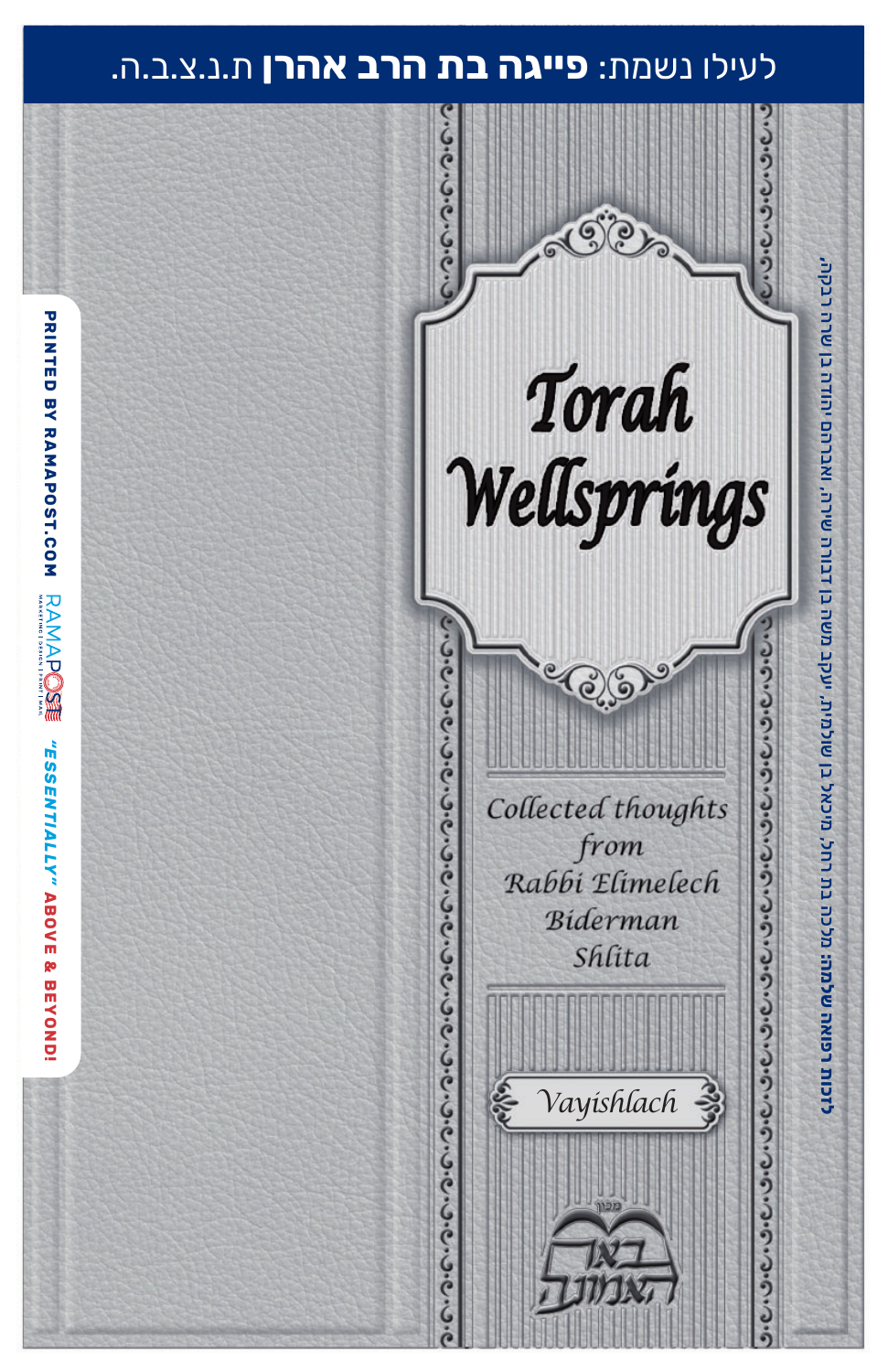# **Table of Contents**

Torah Wellspring - Vayishlach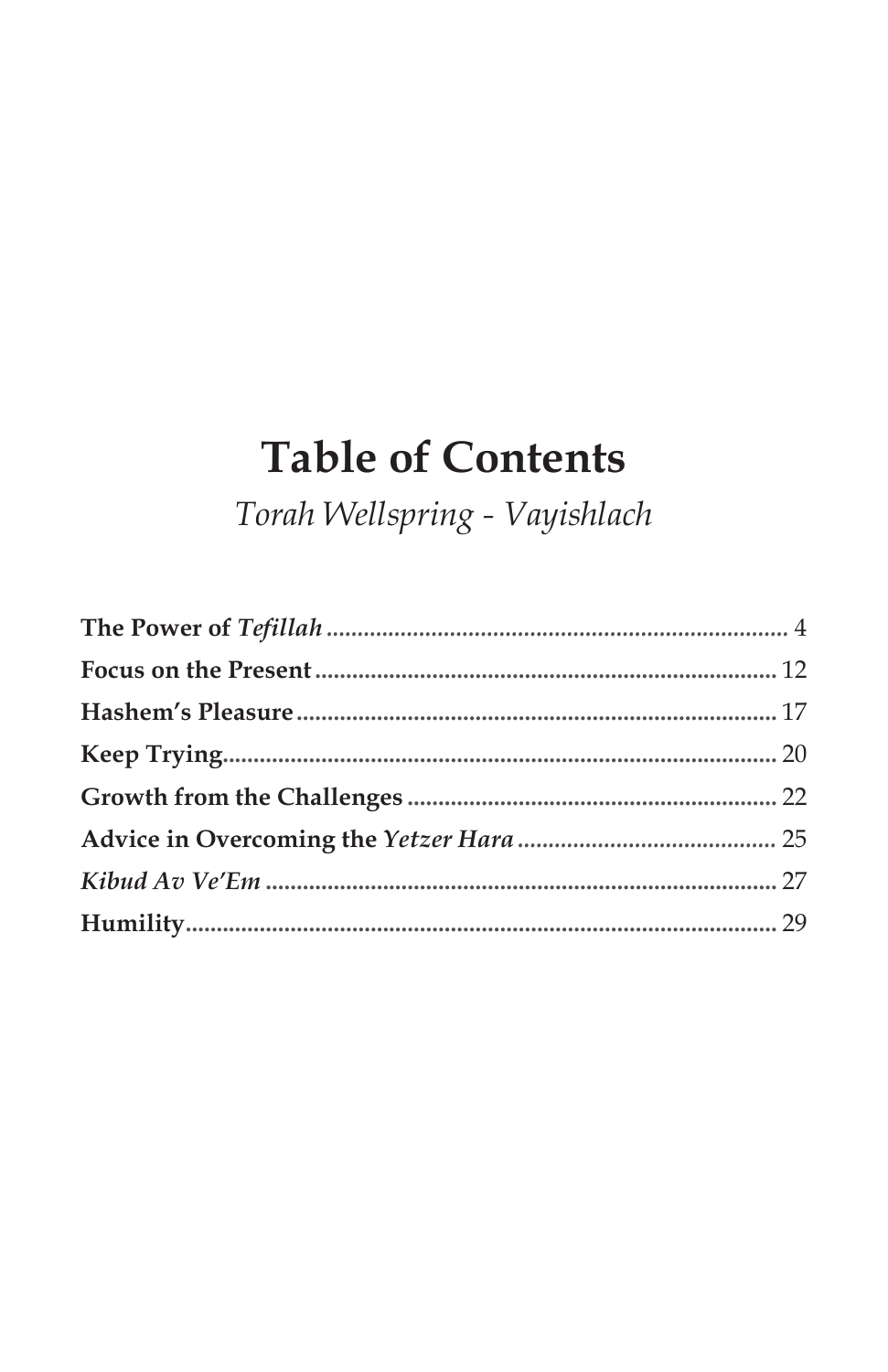## *Torah Wellsprings Vayishlach*

#### **The Power of** *Tefillah*

Rashi (32:9) writes that Yaakov prepared for his encounter with Eisav in לדורון, לתפלה, :three ways ולמלחמה," gifts, *tefillah*, and war. $1$ 

Why did Rashi use the order (1) gifts, (2) tefillah, (3) war? This isn't the order of the pesukim. The correct order (according to how the pesukim tell the story) is תפילה דורון מלחמה,  $(1)$ war,  $(2)$  tefillah, (3) gifts. Why did Rashi change the order<sup>2</sup>

We can answer that Rashi is teaching us the following lesson: A gift is because בדרך הטבע *hishtadlus* when you want to earn someone's favor, you give him a gift. Similarly, preparing for war is *hishtadlus* הטבע בדרך, a natural approach. Rashi placed *tefillah* between these two preparations to reveal to us that tefillah is also hishtadlus הטבע בדרך. It is within the nature of the world that when one davens to Hashem, his requests will be answered.3

**3**. If Rashi had listed them in the order of the *pesukim*: (1) war, (2)

**<sup>1</sup>**. The דורון, gifts, were sheep, goats, donkeys, and camels that Yaakov gave to Eisav. Yaakov's *tefillah* is (32:12), עשו מיד אחי מיד נא הצילני, etc. Yaakov also prepared for war (see 32:8-9); he divided his camp into two. He said, if Eisav attacks one camp, the other one will escape.

**<sup>2</sup>**. If Rashi had written תפילה first, we would explain that Rashi wants to tell us that *tefillah* was Yaakov's primary *hishtadlus*. But Rashi doesn't list *tefillah* first. So, what is the significance of Rashi's order?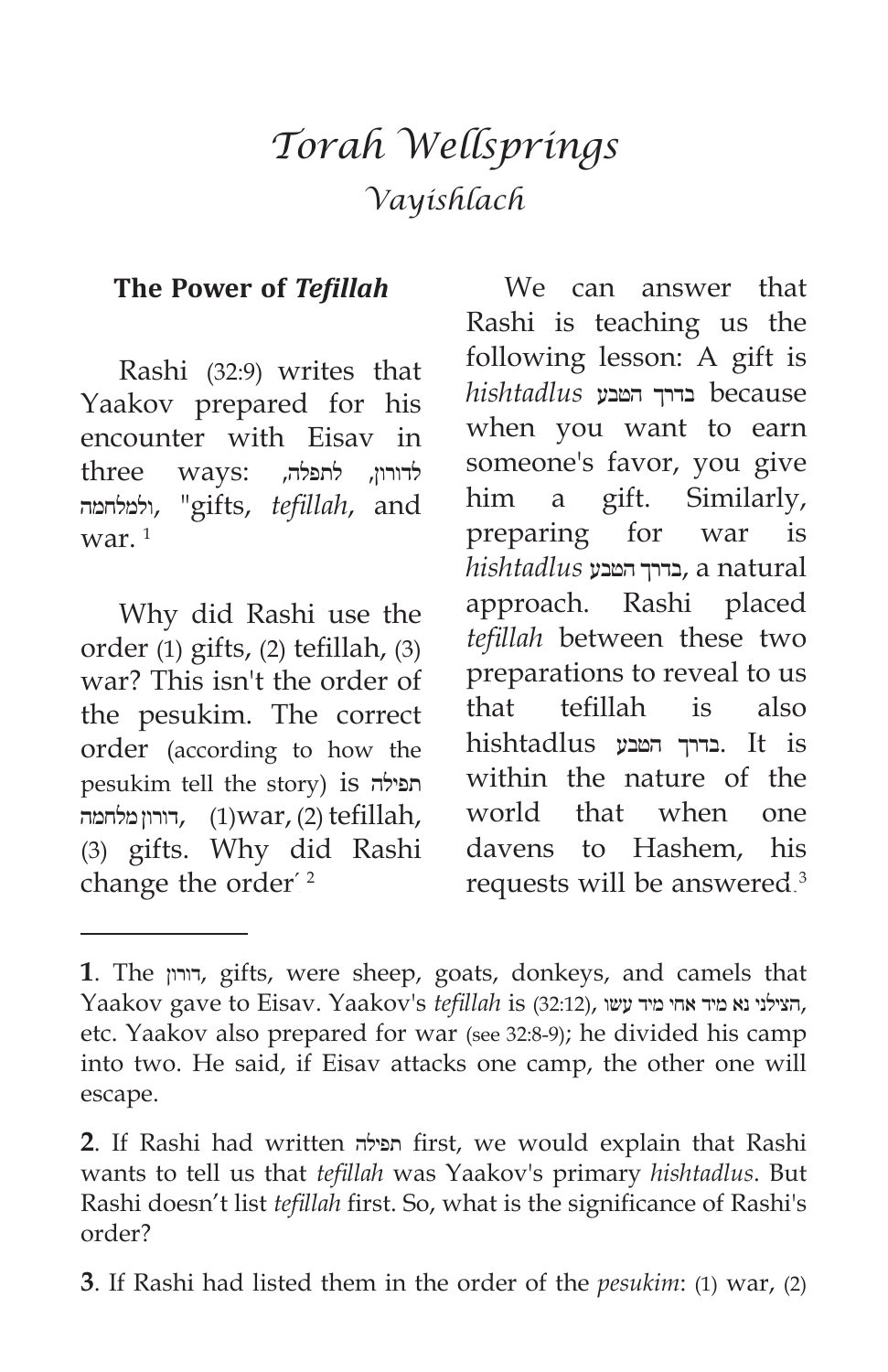A miracle is when something occurs that defies and overrides the laws of nature. For example, according to nature, oil that can burn for one day won't burn for eight days. And according to nature, a small army of men can't win a war against a mighty army. The Chanukah miracles defied the rules of nature.

But when it comes to *tefillah*, it is entirely natural. Hashem placed into the laws of nature that when one davens to Him, Hashem will listen. Therefore, tefillah can be .בדרך הטבע called

Our source is the Maharsha (*Kiddushin* 29:). The Gemara tells about when Rav Acha's life was in danger, and he was saved through his *tefillos*. There's a rule: When a miracle occurs to a person, he loses some of his zechusim, *chas veshalom*. His good deeds are exchanged for the miracle that occurred. The Maharasha writes that this didn't happen to Rav Acha; he didn't lose his merits; because Rav Acha was saved in the merit of his this ,ואין זה מיקרי דרך נס ,*tefillos* isn't called miraculous.

The path of *tefillah* isn't supernatural. When a person prays, Hashem listens. It is as simple as that. And just as you engage in other kinds of *hishtadlus* to achieve your needs, don't forget the primary *hishtadlus*, which is *tefillah*.

*tefillah*, (3) presents, we would say that Rashi is simply listing them as the Torah lists them, and he isn't coming to teach us a specific lesson. But now that Rashi changed the order, this draws our attention to think about the reason, and we find significance in that *tefillah* is placed between two forms of *hishtadlus* הטבע בדרך. This reveals to us that also *tefillah* is a *hishtadlus* הטבע בדרך.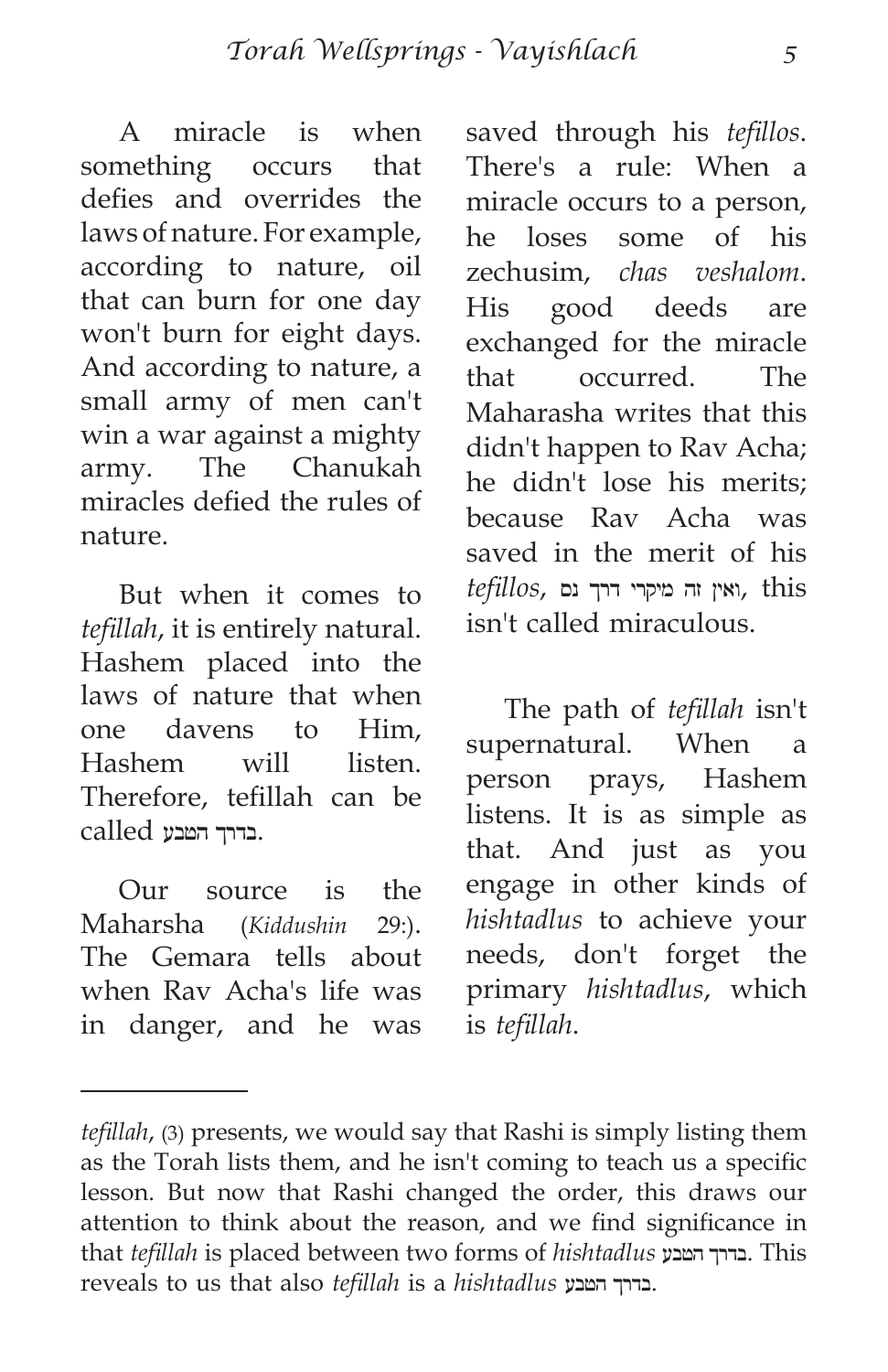The Magid of Mezritch *zt'l* taught that *bitachon* is Hashem .בדרך הטבע *hishtadlus* placed into the laws of nature that when one trusts in Him, Hashem will help him. It is natural. *Tefillah* is similar. It is within the laws of nature that *tefillos* are answered.

This lesson should inspire us to invest in tefillah. Perhaps we feel distant from something miraculous and unearthly, but we feel very attached to matters of this world. We have now discovered that *tefillah* is part and parcel of this world. So just as undertake different forms of *hishtadlus*, we should also daven, which is the primary *hishtadlus* .בדרך הטבע

According to the Rambam, there's a mitzvah from the Torah to daven every day. The Ramban argues and holds that the mitzvah from the Torah to daven applies only during an צרה עת, time of distress when one is in pain. But all opinions agree that *tefillah* is a *mitzvah d'Oraysa*. In fact, the mitzvah of *tefillah* is written several times in the Torah. It states (*Devarim*  $10:20$ ואותו תעבוד, "Serve Hashem"; this means to serve Hashem through *tefillah*. Similarly, it says ,ולעבדו בכל לבבכם ,(11:13 *Devarim*( "serve Hashem with all your heart," which is the mitzvah of *tefillah*.

Why do we have this mitzvah? The Chinuch (433) explains: "Hashem taught our nation a method for them to attain all their needs, and that is by requesting their needs from Hakadosh Baruch Hu. Because it is in Hashem's ability to give people everything they need. Hashem answers all those who call to him sincerely...<sup>4</sup>

**<sup>4</sup>**. The Chinuch adds that *tefillah* teaches us several lessons in *emunah*. "It trains us to know that Hashem is the Master, He is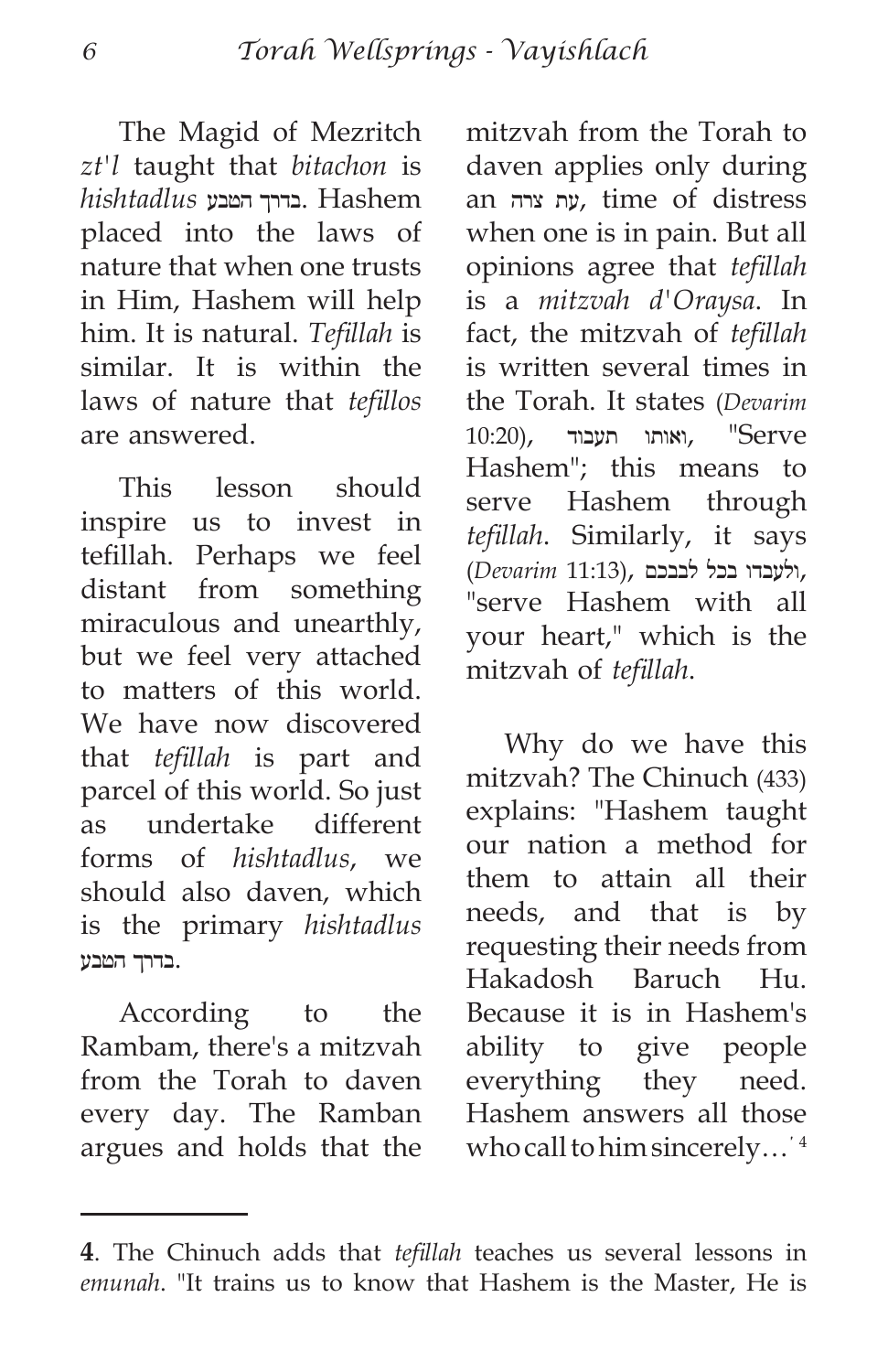We will explain the concept of *tefillah* with a *mashal*:

Someone asked his friend, "I'm going to country so-and-so for a business trip, and I need a place to sleep there. What do you recommend?"

The friend recommended a particular five-star hotel, and he followed that advice.

He arrived at the hotel and was pleased to see that hotel was luxurious, but he was upset that the staff didn't serve him any meals! When he returned home, his friend asked him whether he enjoyed the hotel.

"It was terrible," he replied. "No one served me a meal."

"Did you ask for a meal?" the friend asked. "Did you call for room service?"

"No."

"Did you go to the dining room to get a meal?"

 $^{\prime\prime}$ No. $^{\prime\prime}$ 

"Well, if you didn't request a meal, how do you expect to get it?"

The *nimshal* is related to *tefillah*. Hashem provides us with all our needs; however, not everything is brought to our doorstep (though many things are). The process that Hashem created in the world is that all our needs can be attained, but we must ask for them. Whatever is missing in our life can be gotten by asking for it.<sup>5</sup>

kind, He takes care of us, He always answers our *tefillos*; He is king, He has the power to do what He wants, and nothing can prevent Hashem from performing His will."

**<sup>5</sup>**. Reb Shmuel Shapiro *zt'l* (from the Yerushalmi tzaddikim of the previous generation) would daven many hours each day, with an outpouring of the soul. Once, he heard someone give a long, fiery *drashah*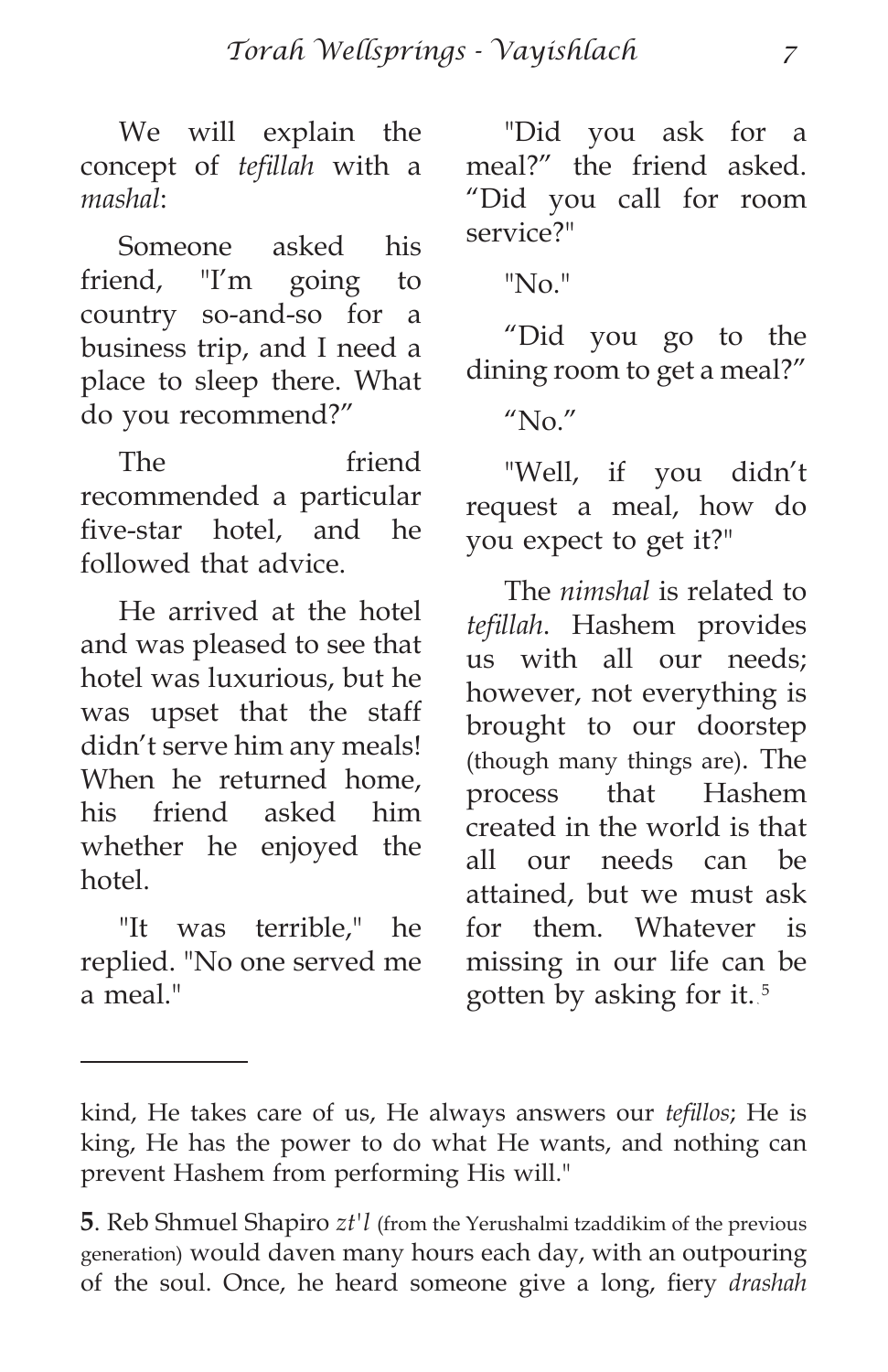The Torah says that all of Yaakov Avinu's twelve children were born in Padan Aram. As it states ויהיו בני יעקב שנים עשר בני ,(35:22) לאה... בני רחל יוסף ובנימין... אלה בני יעקב אשר ילד לו בפדן ארם, "Yaakov had twelve children… Rachel's children were Yosef and Binyamin… These are Yaakov's children, who were born to him in Padan Aram."

The question is that Binyamin was not born in

About sixty years ago, in Bnei Brak, Reb Yosef Dov Rosenstein's daughter was ill with polio *r'l*. One night, her fever shot up very high, and Reb Yosef Dov decided to go to the Chazon Ish to get his *brachah* and *tefillah*. He said, "Even if the Chazon Ish is sleeping, I'll wake him up." There was no time to wait.

When he arrived the Chazon Ish was saying יצר אשר with immense *kavanah*. The Chazon Ish's eyes were closed; he was facing the wall; it was almost like he was saying *Shemonah Esrei*. When he finished the *brachah*, Reb Yosef Dov answered amen loudly. "Yosel," the Chazon Ish said, startled. "Why are you here in the middle of the night?"

Reb Yosef Dov told him about his daughter's illness.

The Chazon Ish said, "Yosel, go home. Your daughter is fine."

Reb Yosef Dov told him, "No, this is serious. My daughter has polio…"

The Chazon Ish said, "Yosel, don't speak foolishness. I said כל רופא לעשות ומפליא בשר and you answered amen. I'm certain your daughter is feeling better."

Reb Yosef came home and saw that the fever went down. (*Maaseh Ish* vol.3, p.225).

about Hashem's greatness. After the *drashah*, Reb Shmuel said to the speaker, "Instead of speaking so much *about* Hashem, why not speak *to* Him."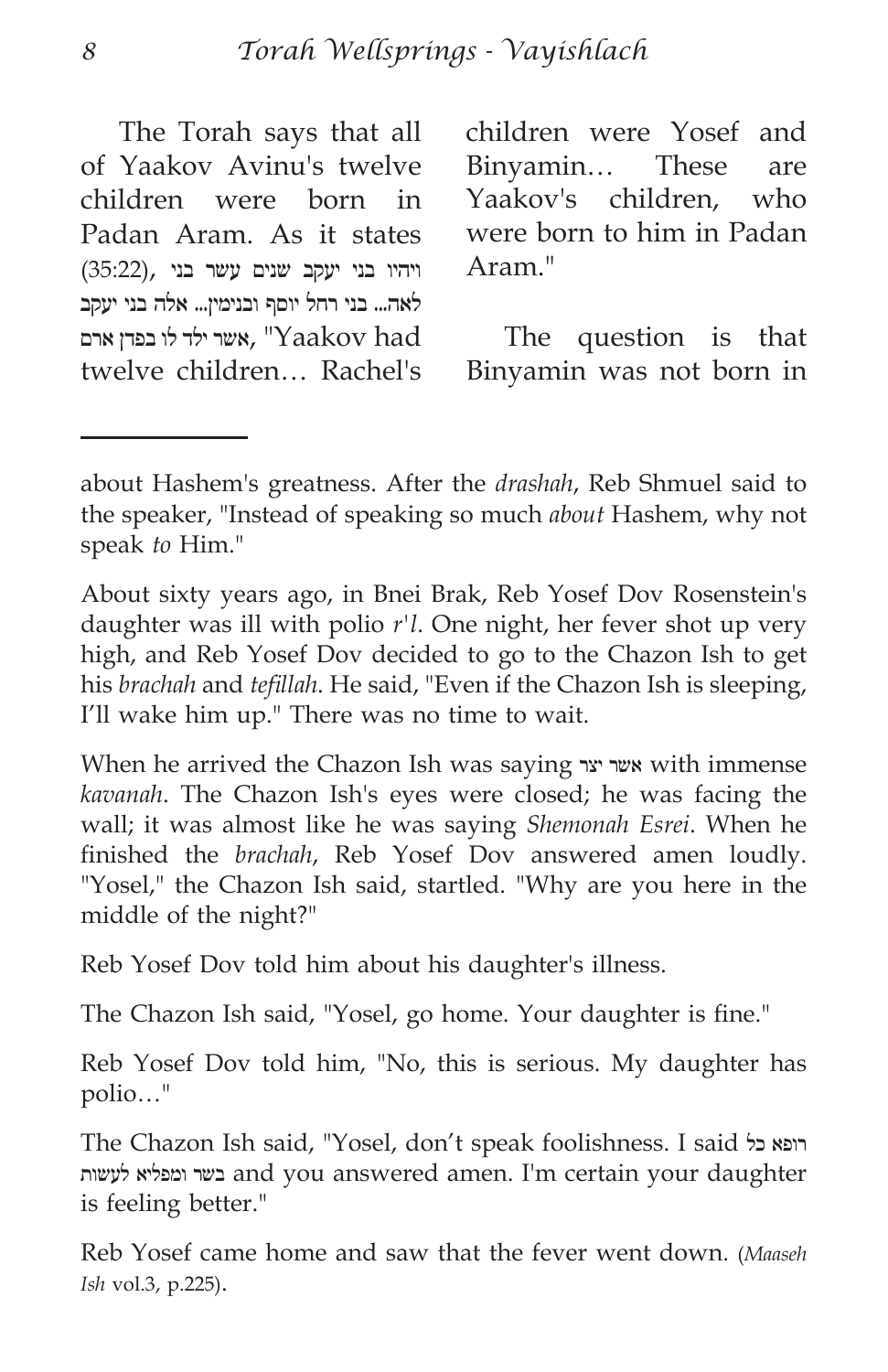Padan Aram; he was born in Beis Lechem (see *Bereishis* 35:18-19)! Why does the Torah say that all twelve children, including Binyamin, were born in Padan Aram?

The Chizkuni answers that when Yosef was born, Rachel said (*Bereishis* 30:24), יסף ה׳ לי בן אחר, "May Hashem grant me another son." This prayer bore fruit. Some years later, Binyamin was born. Since Binyamin was born by Rachel's *tefillos* that were said in Padan Aram, it is considered as though Binyamin was born in Padan Aram.

In this week's *parashah*,  $it$  states (32:8-9), ויחץ את העם אשר אתו ואת הצאן ואת הבקר והגמלים לשני מחנות ויאמר אם יבוא עשו אל המחנה ,האחת והכהו והיה המחנה הנשאר לפליטה "Yaakov divided the people who were with him, the flocks, cattle, and camels into two camps. He said, 'If Eisav comes and smites one camp, the other camp will be spared.'" The Chozeh of Lublin *zt'l* said there are two camps in a man: his thoughts and his speech. The *pasuk* is saying, עשו יבוא אם, if the *yetzer hara* smites one camp – the camp of your thoughts, and you can't daven with *kavanah*, nevertheless, והיה other the ,המחנה הנשאל לפליטה camp, the camp of speech, remains. Daven with your words alone, even if it is without *kavanah*, because that, too, can bring salvation.

Reb Yaakov Meir (אוסף אמרים, תורה) Shechter *shlita* writes this *vort* in the name of the Chozeh of Lublin *zt'l,* and he adds the following story: A *chasan* studied *hilchos kiddushin*, the laws of marriage, before his *chasunah*, and he became an expert in the laws. During *sheva brachos*, he thought back to the chuppah, and then it dawned upon him that according to one opinion among the *poskim*, he didn't have the correct intention when he gave the ring to his *kallah*. He feared that perhaps the *kiddushin*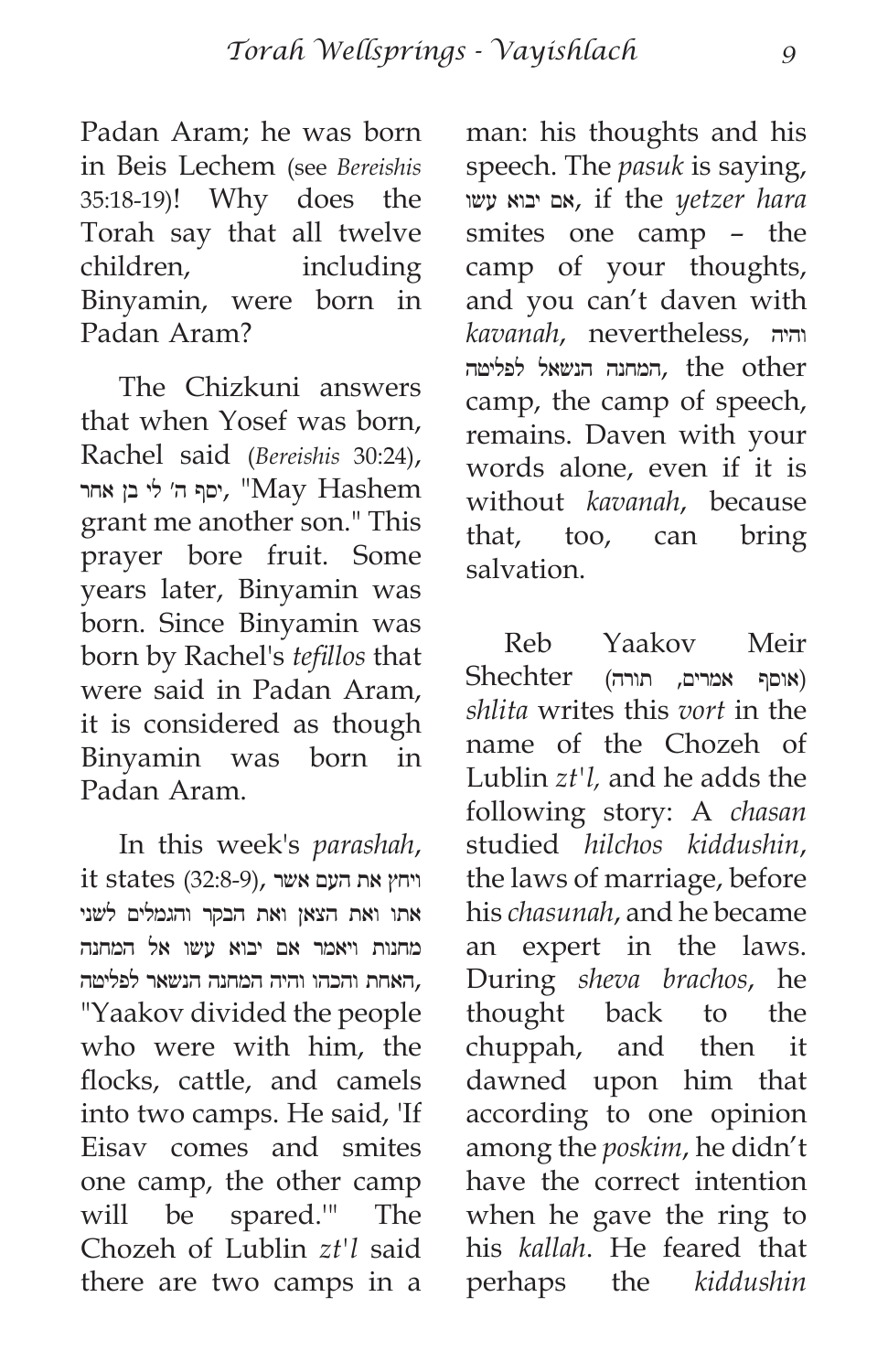wasn't valid. He expressed his worry to a *talmid chacham*, who replied, "Young man, even if you would have thought את הרי מגורשת, that you are divorcing her with the ring, she would nevertheless be deemed married to you because you said, את הרי לי מקודשת, that you are marrying her, and we follow what you said."

Reb Yaakov Meir said that this is a lesson in tefillah. When we daven, our thoughts are often elsewhere, but nevertheless, ,ברך עלינו and רפאינו said we and all the other words of tefillah, and that is also counted as a tefillah.

Once, the servant of a wealthy man came to Rebbe Nachum Chernobyler *zt'l* to deliver a barrel of wine. (It used to be the custom of the wealthy to send food and drink to tzaddikim.) Rebbe Nachum asked the servant, "Did you put on tefillin today?"

The man replied, "I woke up late today, and I had to go straight to work. By the time I had a break, I was hungry, so I ate breakfast. I figured that since I already ate, it is too late to put on tefillin. So, no, I didn't put on tefillin today."

The Rebbe explained to him that it wasn't too late. He should put on tefillin, even though he ate breakfast already.

The man promised he would do so and left the room. The Rebbe said to his chassidim, "This man is clearly unlearned; he didn't even know that he has to put on tefillin today. Who knows what his tefillin look like; how kosher are they? We can also assume that he doesn't have special *kavanah* when he wears the tefillin. Nevertheless, I was able to discern on him that he didn't put on tefillin this morning. This is because even such mitzvos make an imprint on one's *neshamah*…"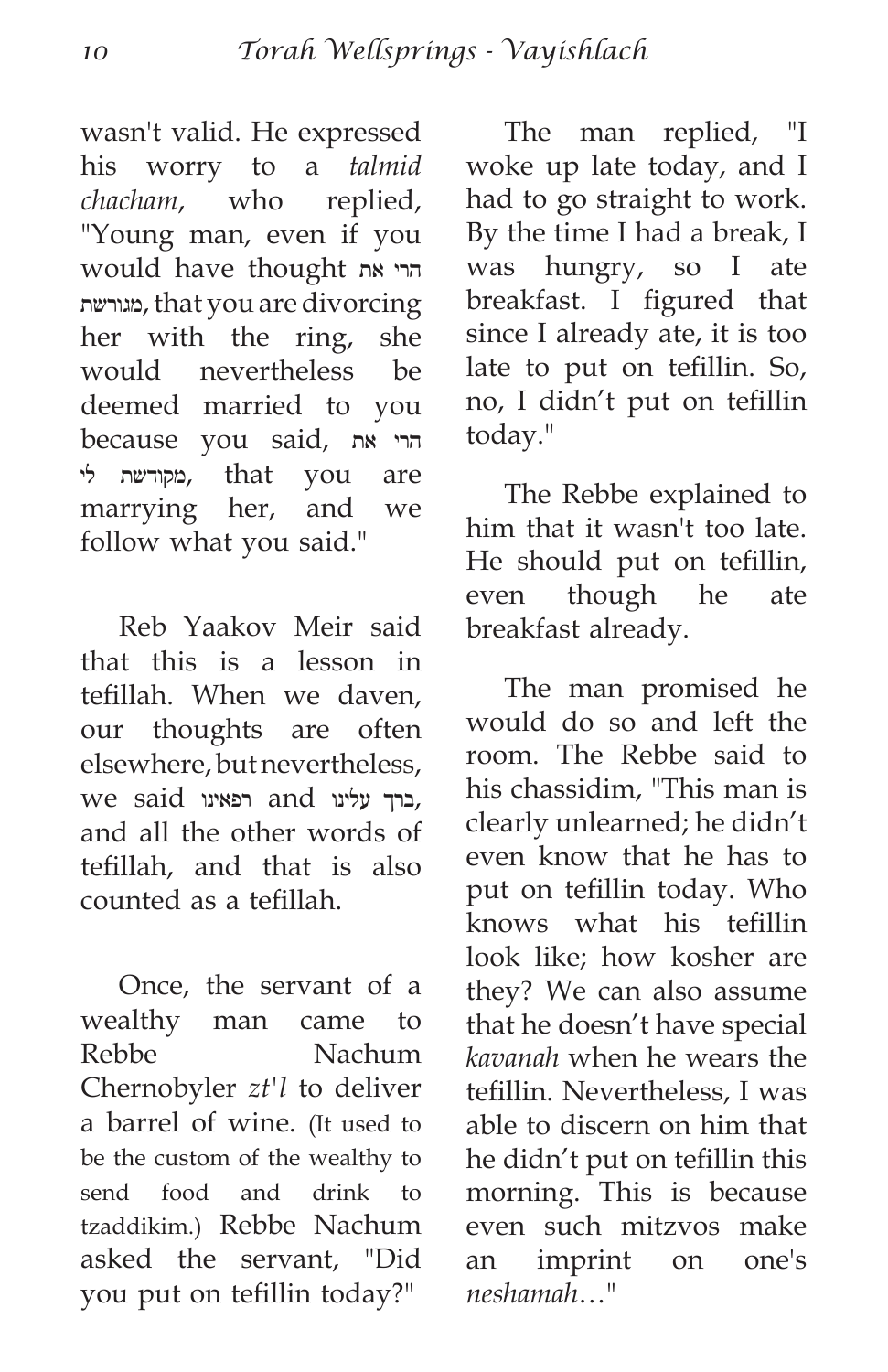*Tefillah* is similar. Never think your *tefillah* isn't good enough. No matter how it appears, it is special and can bring salvation.

In *lashon hakodesh*, goats and sheep are both called צאן. It is one word that has in it two categories: sheep and goats. With this introduction, we can study a lesson from the Rabbeinu b'Chaya:

Yaakov sent messengers to Eisav to tell him that he is at peace with him. He ויהי לי שור וחמור צאן ועבד ,(32:6) said ושפחה ואשלחה להגיד לאדני למצא חן בעיניך," I have oxen, donkeys, sheep and goats, slaves and maidservants, and I am sending to tell this to my master, to find favor in your eyes."

The Rabbeinu b'Chaya writes, "Yaakov should have said צאן, sheep, and goats, first because the *pesukim* always mention צאן מין הנכבד is צאן because ,first והנבחר, the noblest and choicest species among all cattle. For example, it states  ולאברם היטיב בעבורה (12 *Bereishis*( ויהי לו צאן ובקר, 'They did a kindness for Avram…and he had צאן and oxen…' About Yitzchak it states ויהי לו מקנה צאן ומקנה ,(26 *Bereishis*( and צאן had He ',בקר ועבדה רבה oxen and many fields.' About Yaakov it says ויהי לו צאן רבות ושפחות ,(30 *Bereishis*( a had He ',ועבדים וגמלים וחמורים lot of צאן, maidservants and slaves, camels and donkeys.' We see that צאן is always mentioned before all other cattle and animals. This time, however, Yaakov didn't mention צאן first. This is because Eisav lost the *brachos* – and Yaakov received them – due to צאן.  $As$  it states, לך נא אל הצאן Rivkah said to Yaakov, 'Go to the צאן so you can give them to your father Yitzchak and receive the *brachos*."

Eisav hated Yaakov because he received the *brachos*, and Yaakov took those *brachos* with the goats that he fed his father, Yitzchak. Therefore, Yaakov didn't mention צאן at the beginning of the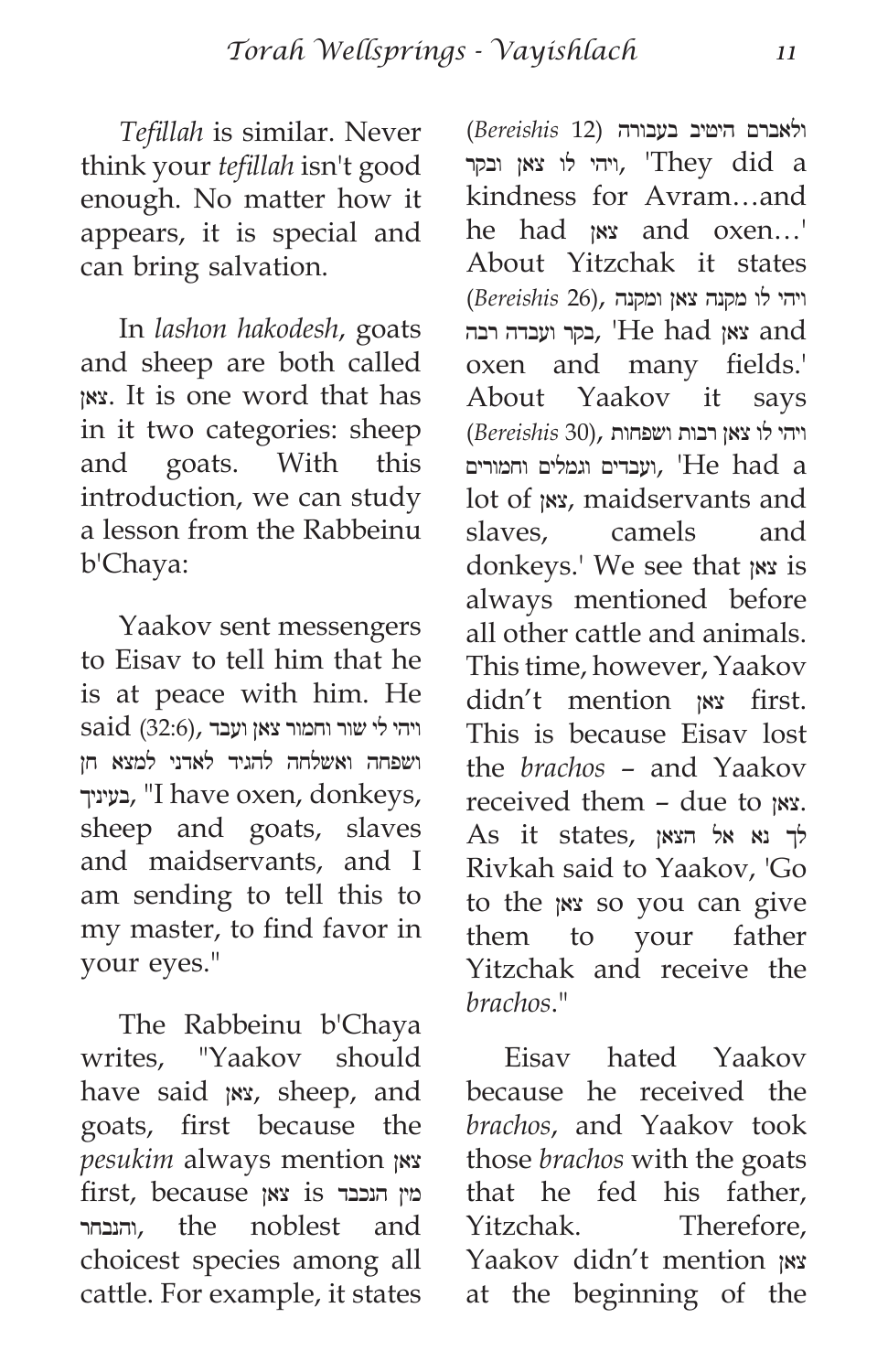message he sent to Eisav, so as not to rouse Eisav's anger.

The question is, when Yaakov sent the gifts to Eisav, the goats were first in line,6 and behind them were the sheep, slaves, camels, and donkeys. Why did Yaakov place the goats first? Why wasn't he afraid that this would rouse Eisav's wrath, as it would remind him of the goats Yaakov fed Yitzchak to receive the *brachos*?

The answer is that when Yaakov sent his message to Eisav, it was before Yaakov davened. When Yaakov was preparing the gifts, it was after his *tefillah*. Now that he had already davened, he wasn't afraid of Eisav anymore. He could send the animals in the correct order – the צאן, the noblest of animals, first, because he had already prayed to Hashem, נא הצילני from me Save ",מיד אחי מיד עשו my brother, Eisav."

#### **Focus on the Present**

Shimon and Levi slew the entire city Shechem in retribution for the defilement of their sister, Dina. Yaakov rebuked Shimon and Levi because

ויקח מן הבא בידו מנחה לעשו אחיו ,(32:14-15) states it as ,first were goats The **6**. עזים מאתיים ותישים עשרים רחלים מאתים ואילים עשרים, גמלים... פרות... אתונות, עשרים, גמלים... sent a gift to Eisav: two hundred female goats, twenty male goats. Two hundred female sheep, twenty male sheep. Camels… Oxen… Donkeys…" The goats are mentioned first.

Yaakov didn't put all the animals into one group. (It wasn't goats, sheep, oxen, camels, donkeys together in one herd.) Rather, the goats were seperate, the sheep were separate, etc. As it states, לבדו עדר עדר, "Each species was by itself." By the order that Yaakov mentioned the species, it seems that the goats were sent first, and behind them were the other species. So we ask, how could he do that? Why wasn't he afraid of Eisav's wrath?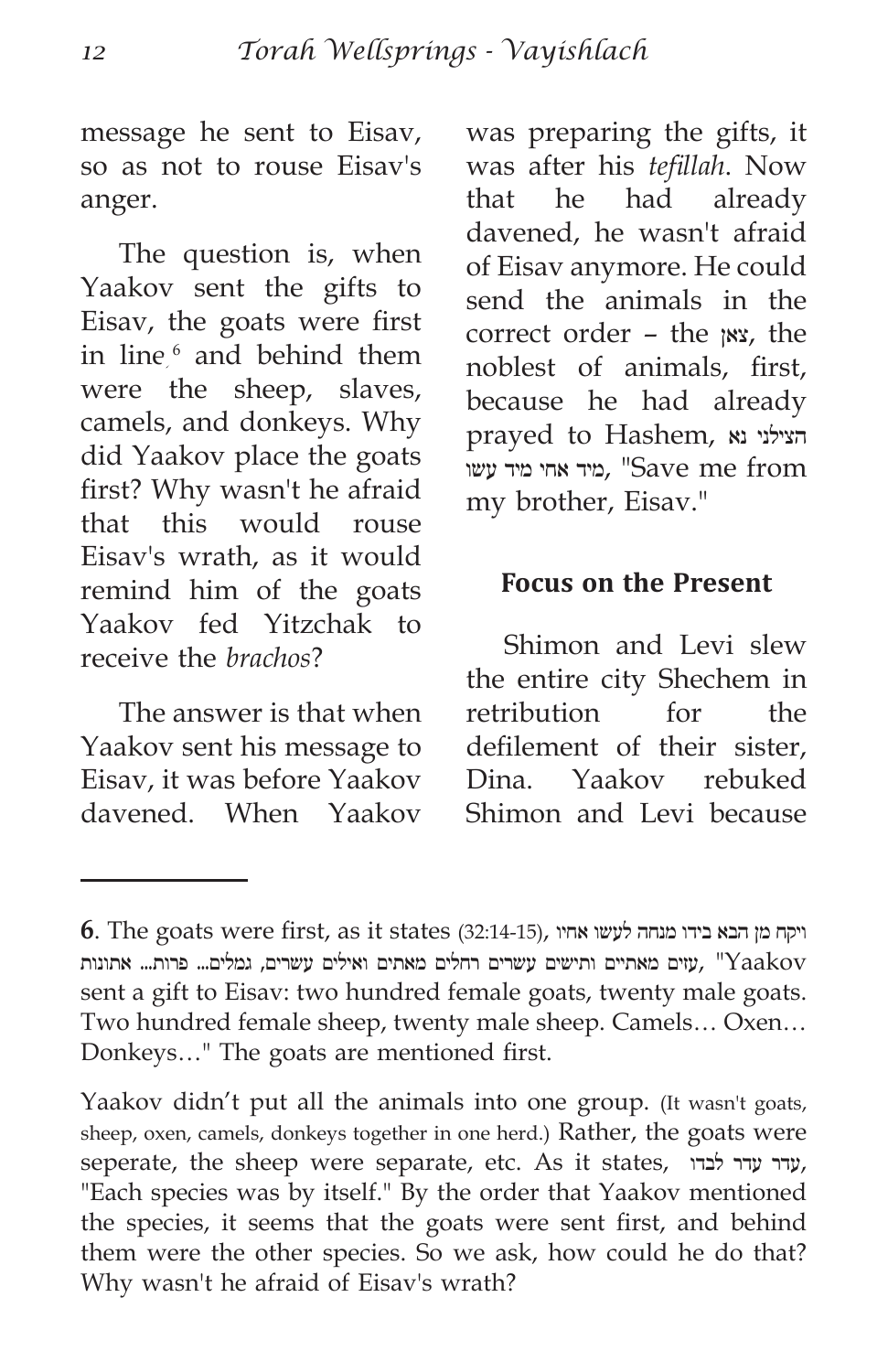he feared their attack would rouse the nations' anger that lived in Eretz Canaan (see 35:30, *Rashi*). Shimon and Levi replied .הכזונה יעשה את אחותינו ,(34:31) They said that they had no choice; they had to respond to the terrible crime committed to their sister.

The Imrei Noam asks, Yaakov also knew that Dinah was disgraced and humiliated, and nevertheless, Yaakov felt that Shimon and Levi didn't act responsibly. What did Shimon and Levi tell Yaakov that he didn't already know? What did they say to their father to try to change his opinion?

The Imrei Noam explains that Shimon and Levi told Yaakov that even if they erred, and they shouldn't have killed the people of Shechem, what purpose is there in discussing it now? What happened, happened. Let bygones be bygones. It is only worthwhile to speak about the past when one can draw lessons for the future. Shimon and Levi said to Yaakov, "Does your rebuke have implications for the future? Perhaps you think that Dinah might be humiliated again, and you want to warn us that we shouldn't attack and kill an entire city the next time. However, we don't have to worry about that because, הכזונה יעשה את אחותינו, why do you think this will happen again? We learned the hard way that we must protect our sister. We won't let such defilement ever happen again. Therefore, there is no reason to discuss the past."

Generally, there are no gains in thinking about or dwelling on the past. This applies to errors in life, such as financial errors, and it applies to *aveiros*, too. Dwelling on the past throws people into sadness. It is best to ignore what happened. If need be, set aside a time for doing *teshuvah* and implement safeguards to protect you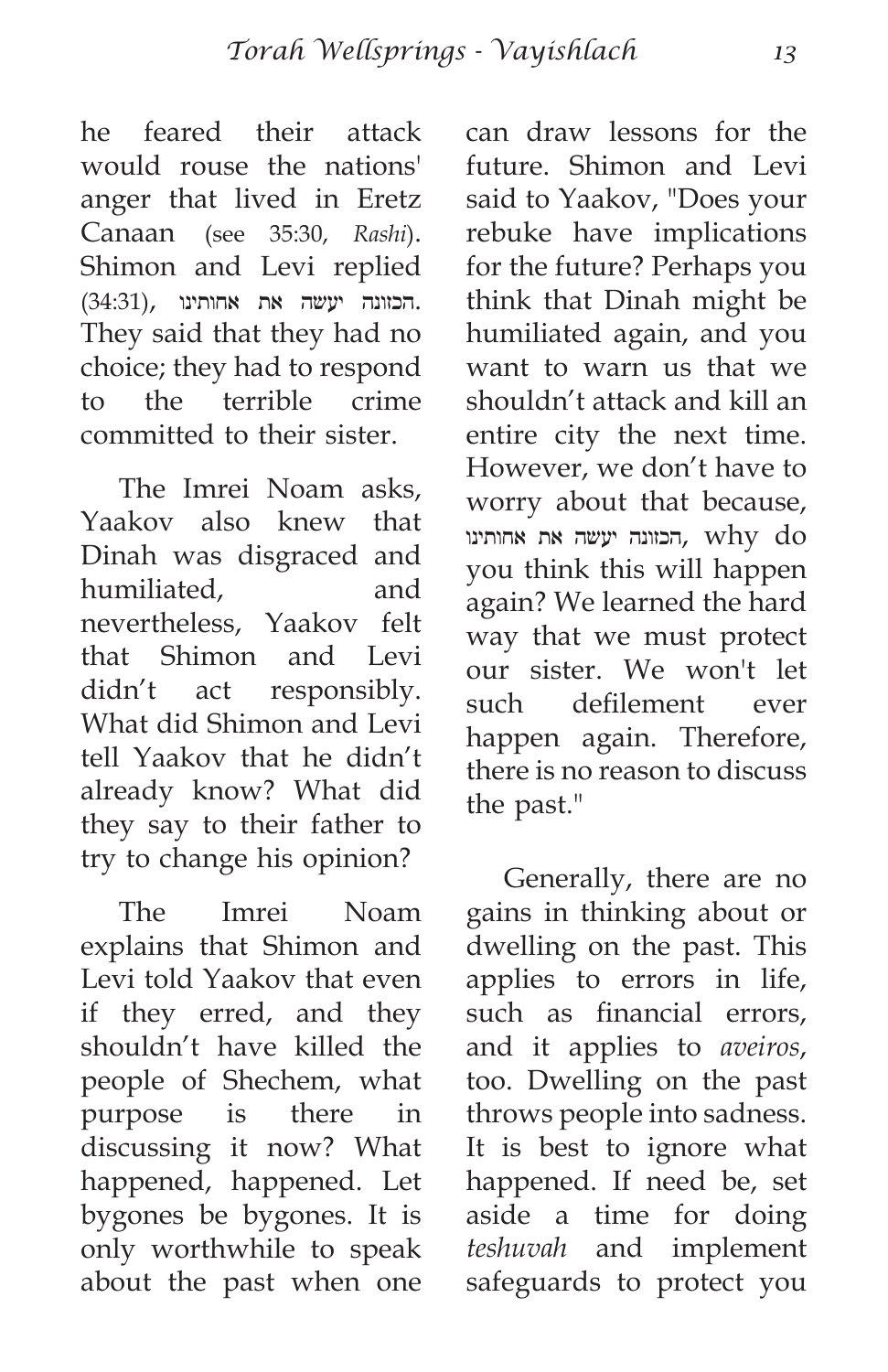from sinning in the future. But this reflection should be done solely at set times. For most of the day, don't even think about the past. It should be erased from your consciousness.

As the Tanya (ch.26) writes, "If you are sad regarding spiritual matters…tell yourself, 'This isn't the right time…' Because one needs to have a set time, with *yishuv hadaas*, when he should think about Hashem's greatness before whom he sinned, so he will have a broken and bitter heart. And then, immediately after he has a broken heart during those set times, he should remove the sadness from his heart entirely, and believe with *emunah sheleimah* that Hashem forgave him because Hashem is לסלוח רב. This is the real joy in Hashem that follows the sadness."

Most people think *teshuvah* means moping over the past. Therefore, Chazal (*Bereishis* Rabba 21:6) say, אין ועתה אלא לשון תשובה, the word ועתה," now" implies *teshuvah*. *Teshuvah* isn't about moping over the past. *Teshuvah* is about making the present better (see *Tiferes Shlomo, Vayichi* ד״ה  $^{7}$ ויראו אחי יוסף)

Chanukah is approaching. Yavan wanted the Yidden to delve into their past errors and to feel distant from Hashem.

Therefore, they decreed that Yidden must write on their ox's horns, חלק להם שאין ישראל באלקי, that they don't have a connection with the G-d of Yisrael. The Sfas תרל״ו ליל ז׳ ד"ה *Chanukah* (Emes איתא (asks that this phrase

**<sup>7</sup>**. It states (*Tehillim* 30:6), ברצונו חיים באפו רגע כי, the Beis Aharon of Stolin *zt'l* explained, someone who focuses only רגע כי, on this moment, he doesn't worry about the future and he doesn't mope about the past, ברצונו חיים, he lives a good life *b'ruchniyus* and *b'gashmiyus*.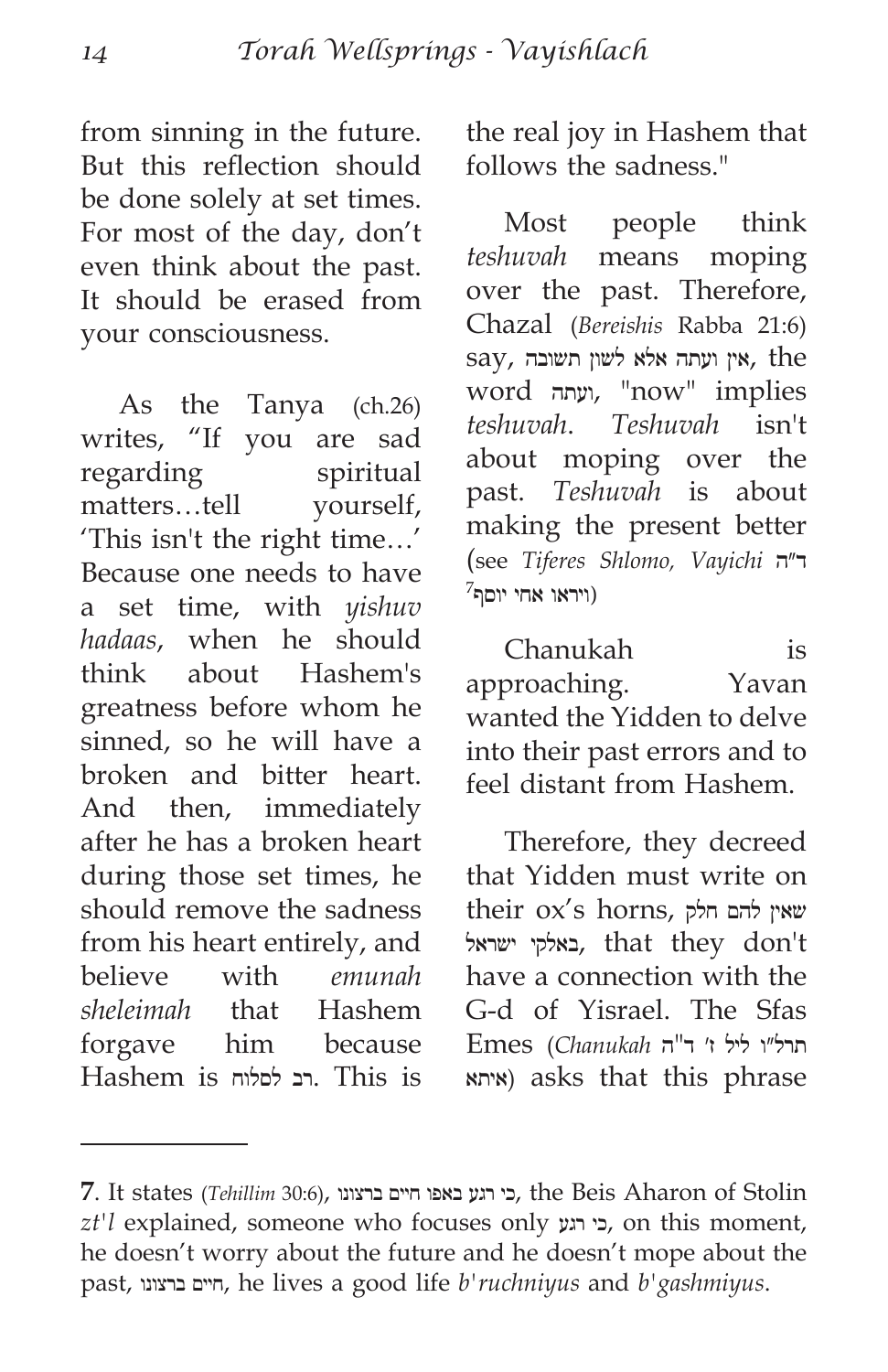contradicts itself because they write that Hashem is ישראל אלקי, the G-d of the Jewish nation. So how in the same sentence can they say that they don't have a share in It?

The Sfas Emes explains that the Yevanim didn't have a problem saying that Hashem is the G-d of the tzaddikim of Bnei Yisrael. But they claimed that the average yid couldn't consider himself connected with Hashem. After one commits *aveiros*, and especially severe ones, they said that he is severed from Hashem.

They, therefore, required אין לכם חלק ,people to write ישראל באלקי, with an emphasis on the word לכם. *You* don't have a portion in Hashem. You aren't a tzaddik, you commit *aveiros*, and therefore you shouldn't consider yourself unique and precious before Hashem.

The Yevanim decreed that Bnei Yisrael can't keep rosh *chodesh*. This is because the Yevanim couldn't tolerate the notion that simple people, even people who sin, can control time and be so important in the world.

It states, וחושך על פני תהום and Chazal say that this refers to Yavan who "darkened the eyes of the Jewish nation with their decrees." Their decrees intended to cause the Jewish nation to believe that they aren't special before Hashem. The eternal message of Chanukah, which repeats itself each year, is that Hashem tells every Yid that he is special to Him, and that his mitzvos can, and do, accomplish so much.

In this week's *parashah*, Yaakov fought with של שרו עשו, Eisav's *malach*, as it Chazal .ויאבק איש עמו ,states explain that the אבק, dust, of this battle went all the way up to Hashem's throne. This hints that their debate was regarding the uniqueness of the Jewish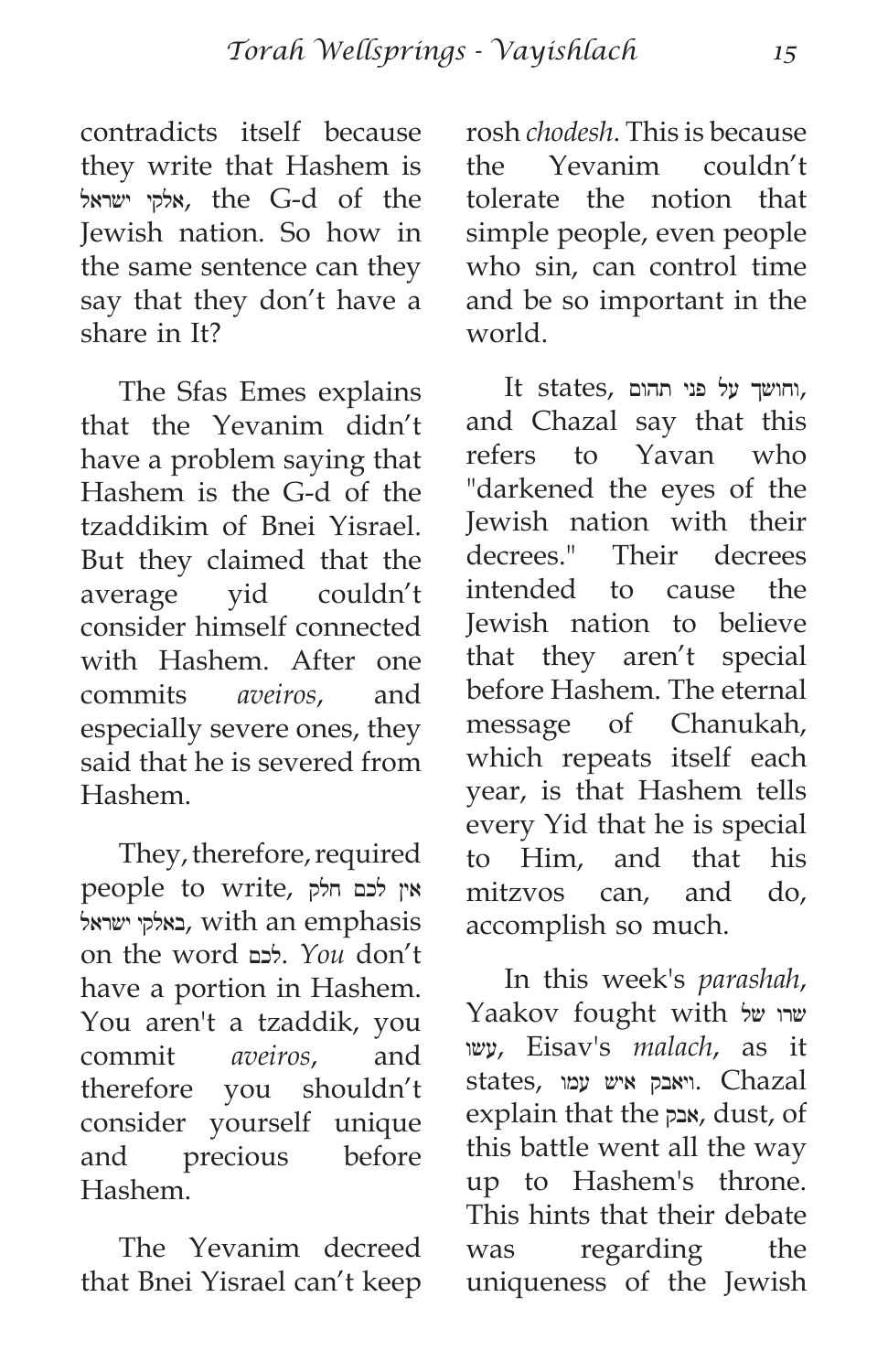nation. Yaakov won the war and revealed that, indeed, Klal Yisrael's deeds go up very high – all the way to Hashem's throne.

Chazal tell us that we must accept the yoke of Heaven, לעול כשור, like an ox accepts its yoke. Rebbe Bunim of Pshischa *zt'l* asks, why is accepting the yoke of Heaven explicitly compared to an ox carrying its yoke?

Rebbe Bunim of Pshischa *zt'l* explained that when an ox plows a field, its focus is always on the ground in front of it. It never looks back. This is how one should serve Hashem. His focus should always be on the future. He shouldn't turn around to see what he accomplished. Because looking back at his good deeds will lead him to arrogance, and looking back at his evil deeds will lead to depression. Therefore, the focus should be on the future, like the ox that plows the field, that looks only in front of itself.

We now understand why the Yevanim required the Yidden to write their discouraging message (that they don't have a portion in the G-d of Yisrael) specifically on the ox's horns. They didn't want the Jews to serve Hashem like the ox that only looks forward. They wanted Yidden to focus on their past sins and thereby feel detached from Hashem.

But we must know that even if we have sinned, *chalilah*, this doesn't mean we lost our connection with Hashem. Our *neshamah* is always shining, albeit beneath the concealment of the sins.

A recent invention is the Shabbos lamp. This gadget enables people to turn on and off the light on Shabbos without performing a forbidden *melachah*. This is how the lamp works: The lightbulb of the Shabbos lamp is on the entire Shabbos. When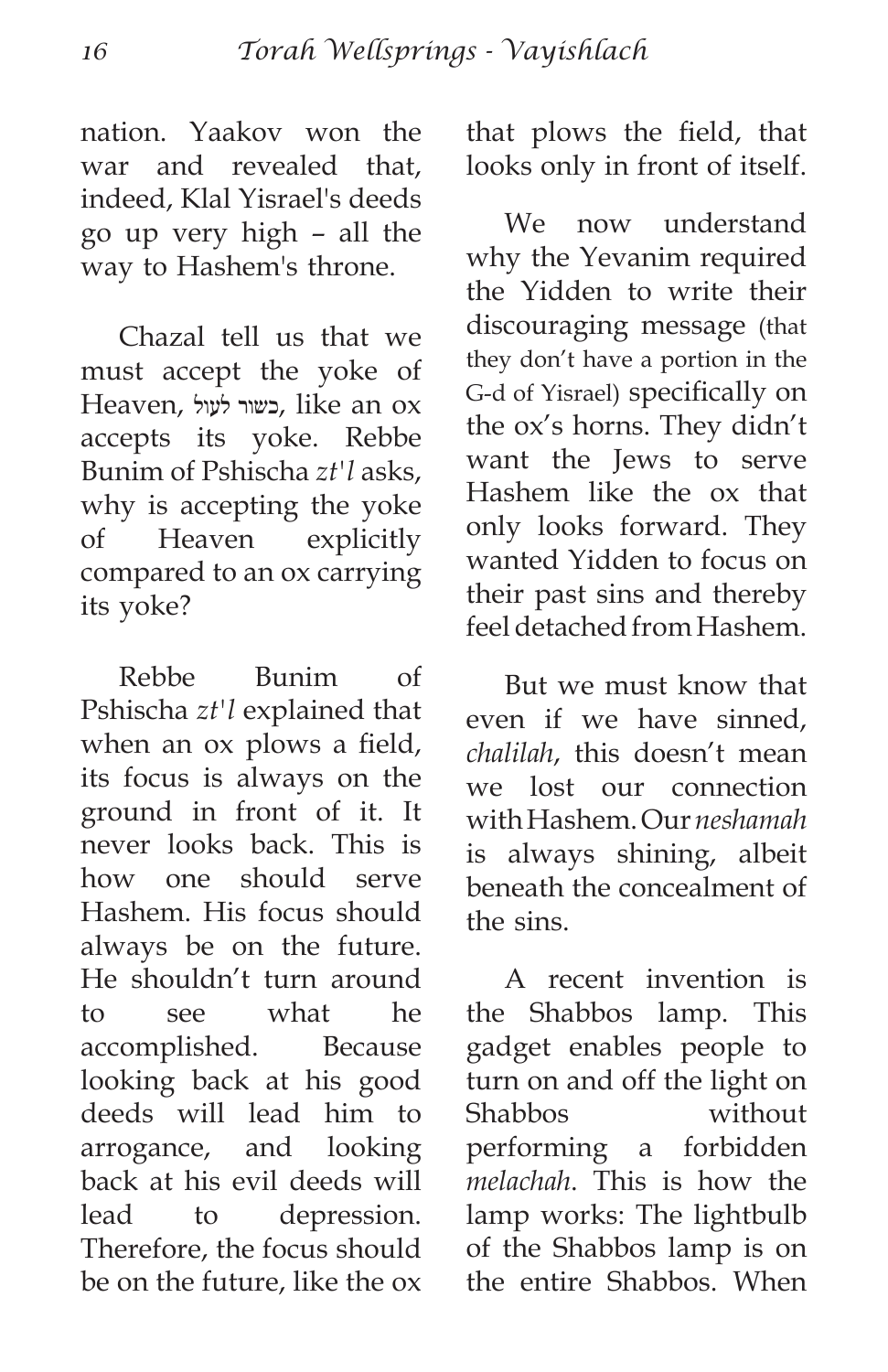one wants it to be dark, he covers the light with a plastic or wooden case. The lightbulb is still on, shining; only we don't see it.

This can be used as an analogy to the *neshamah* of a yid. Never think your *neshamah* is extinguished, and never think your *neshamah* isn't yearning for Hashem. Similarly, never think that Hashem isn't interested in your *neshamah*. A yid's *neshamah* always shines brightly and beautifully, but the *aveiros* cover it and conceal its brilliance. When you do *teshuvah* and remove the *aveiros*, the *neshamah's* light, that was always there, will shine brightly.

Reb Yeruchem of Mir *zt'l* said to a student, "Please bring me the *mussar sefer* that is on the shelf."

The student went to the shelf that Reb Yeruchem was referring to and returned empty-handed. He said, "The only thing that's on that shelf is an orange."

Reb Yeruchem said once again, "Bring that *mussar sefer*." The student brought the orange.

Reb Yeruchem asked the student, "Is the orange dry or juicy?"

"It's juicy."

Reb Yeruchem removed the peel and showed it to the student. "Does this look juicy to you? It's a dry peel."

Then Reb Yeruchem showed him the white peel that covers over the orange. "This is also dry. But beneath it all, there's a juicy orange. The same is with a yid. Sometimes he seems dry, and there are *kelipos* all around him. But seek deeper, and you will find a shining bright and vibrant *neshamah* beneath.

#### **Hashem's Pleasure**

The Torah tells us (32:25), ויותר יעקב לבדו ויאבק איש עמו עד עלות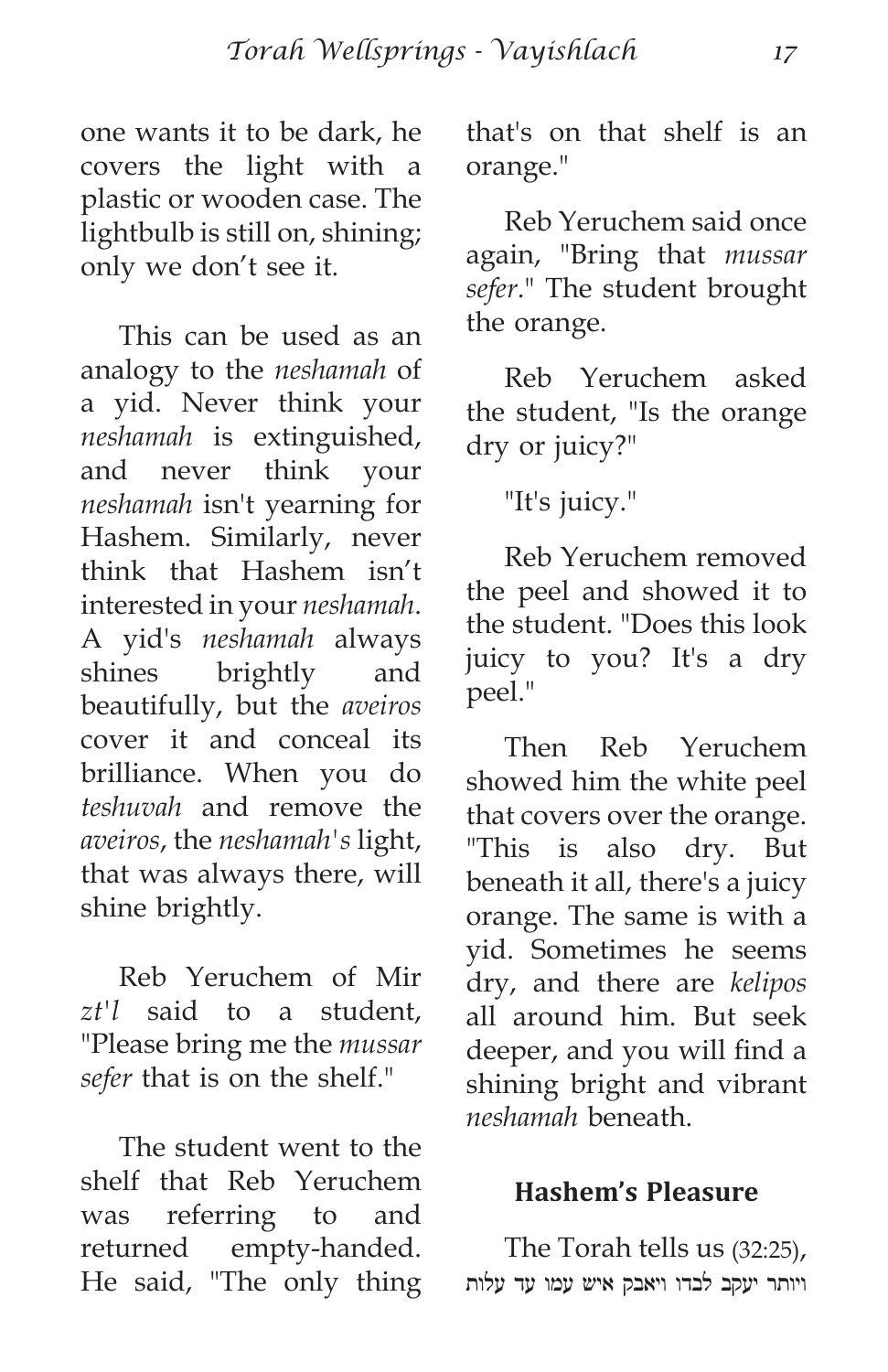השחר," Yaakov was left alone, and a man battled with him until the morning."

Rashi writes that the man who battled with Yaakov was שרו של ששו . Eisav's *malach*, the *yetzer hara*. It wasn't a person; rather, it was the *yetzer hara* battling with Yaakov Avinu, which is essentially the battle every yid fights every day.

The wrestle is called .ויאבק איש עמו states it as ,ויאבק Rashi writes (in one explanation) that אבק means dust. It refers to the dust that was raised by their wrestling.

Chazal say that the battle dust rose to Hashem's throne!

This is hinted at in the word ויאבק because ויאבק is ,כסא הכבוד gematriya Hashem's holy throne, as the Baal HaTurim points out. This means the dust raised by their struggle went all the way up to Hashem's throne.

As said, the battle was with the *yetzer hara*. And when a person battles with the *yetzer ha*ra, it brings Hashem immense pleasure. This is the meaning that the dust of the struggle goes up before Hashem's throne, so Hashem can take pleasure watching how people strive with all their might to overcome the *yetzer hara*.

We often don't realize the specialness of our struggles. We think we would be better off if we didn't have a *yetzer hara* altogether. We think, why do we need to be tested with our eyes, speech, money, etc.? But our struggles with these tests are very precious to Hashem. They go up before His throne.

The *sefarim* compare these tests to the beauty of a king's crown. The crown is made from gold, diamonds, and precious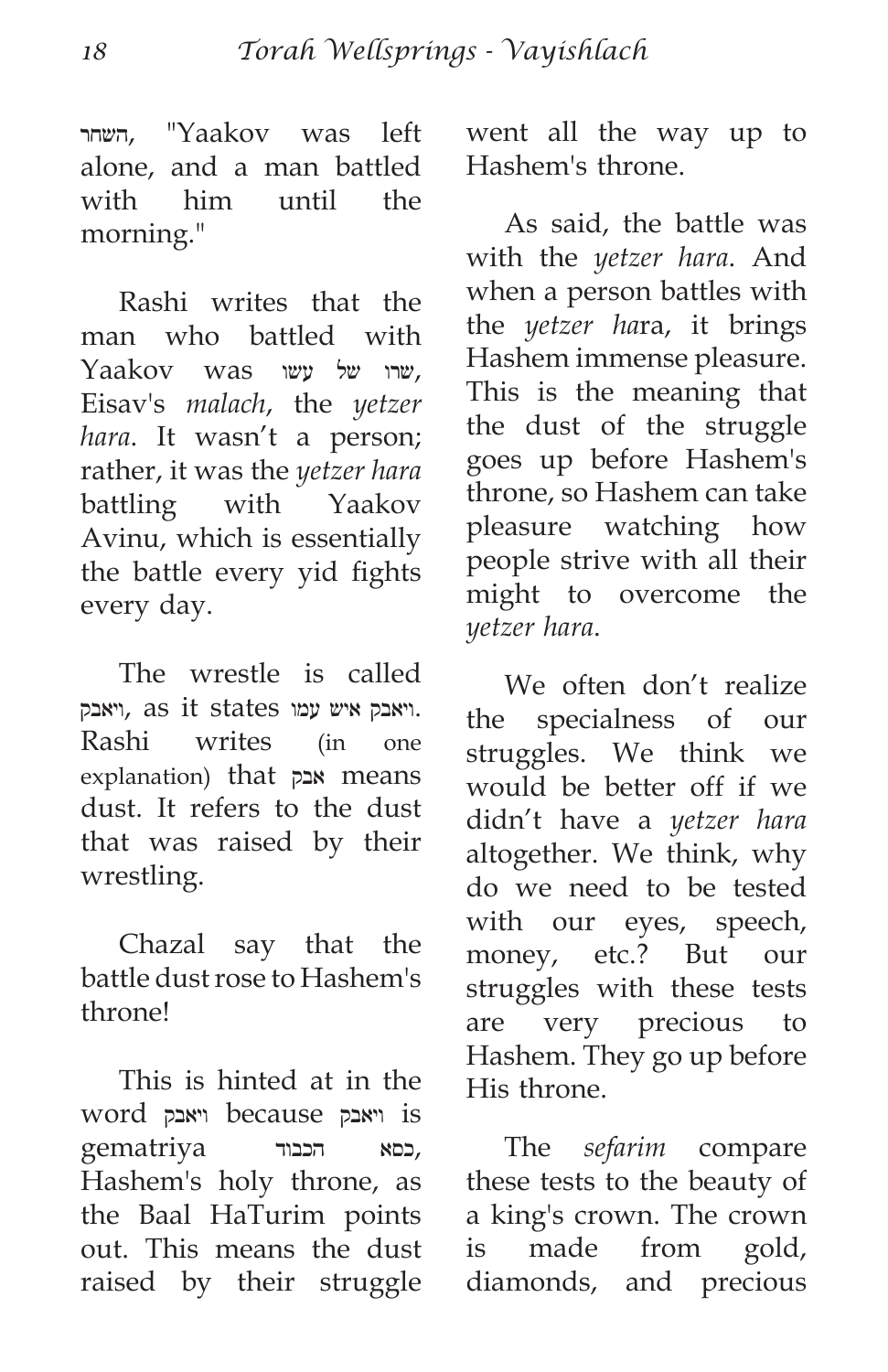gems, but there are also places on the crown where there is nothing. Those empty spaces add beauty to the crown. The crown wouldn't be as beautiful if they weren't there. These empty spots hint at the tests we endure. They seem meaningless, unimportant, unwanted, but these tests give our *avodas Hashem* beauty and splendor.

A *bachur* who had gone off the *derech* was on his path of return. Once, he said to his mentor, who was helping him in his *teshuvah*: "I had very great tests on Shavuos. The *yetzer hara* told me to go to the clubs and pubs where I would hang out when I wasn't religious. Baruch Hashem, I didn't listen. Instead, I stayed home and read a novel. I'm happy about that. But when I compare myself to other young men my age, I feel so far behind. They certainly had an inspirational Shavuos, studying Torah all night long, and then they davened Shacharis with *hislahavus*. After Shacharis, they danced with the joy of the Torah. How do I compare to them? All I did was read a novel."

His mentor replied, "In the Beis HaMikdash, the *levi'im* sang inspirational music while the *kohanim* put fats and blood on the *mizbeiach*. Whose *avodah* was more precious to Hashem? The Torah writes נחוח ריח) a pleasant scent for Hashem) with regards to the *korbanos* that the *kohanim* brought, and it doesn't say נחוח ריח about the music the *levi'im* played. The blood, fats, and the meat of the *korbanos* brought Hashem more pleasure than the lofty singing of the *levi'im*. Similarly, your struggles against the *yetzer hara* created a greater *nachas ruach* before Hashem then the exalted *avodah* of your peers because you struggled to serve Hashem."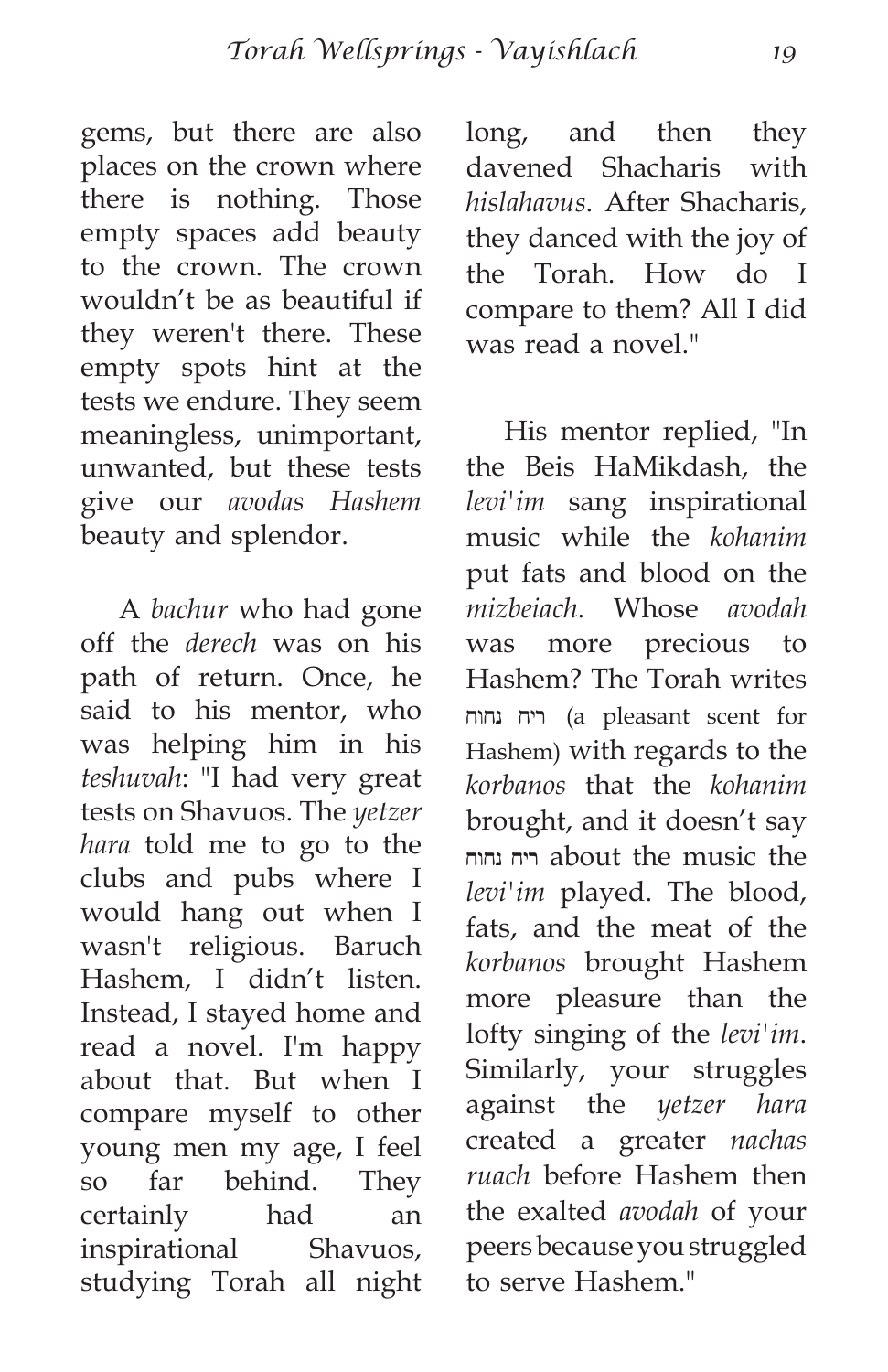#### **Keep Trying**

The Torah writes (32:33), על כן לא יאכלו בני ישראל את גיד הנשה אשר על כף הירך עד היום הזה כי נגע בכף ,Therefore ",ירך יעקב בגיד הנשה Bnei Yisrael mustn't eat the *gid hanasheh*…until this day because the malach struck Yaakov on the *gid hanasheh*." This prohibition was given to us, so we will remember that the malach smote Yaakov in his battle. We wonder, wouldn't it be better to have a mitzvah to remind us that Yaakov *won* the battle against the *malach*? Why do we remember specifically that Yaakov was wounded in this battle?

The *meforshim* answer that this mitzvah teaches us that we should expect to lose some battles against the *yetzer hara*. We shouldn't expect a one-hundredpercent success rate. Even Yaakov Avinu was harmed when he battled with the *yetzer hara*. But when that occurs, we should continue fighting. We mustn't give up. And that is considered a success in the war against the *yetzer hara*.

Eisav's *malach* changed Yaakov's name to ,ישראל and the *malach* told him that he is doing so because, ....שרית... ותוכל," You battled…and you won" (32:29). Yaakov is ,כי שרית because ישראל called he battled against the *yetzer hara*. He isn't named ותוכל, for winning. Why? Isn't winning the battle against the *yetzer hara* a more remarkable feat? Rebbe Leibele Eiger *zt'l* answers that a person can't win the war against the *yetzer hara* on his own. When he wins the battle, it is because Hashem helped him. Therefore, Yaakov is named for standing in war because that is the part that man can do $8$ 

**<sup>8</sup>**. When one plays dreidel, the person does the first part – he spins the dreidel. But where it lands isn't in his hands. Similarly, a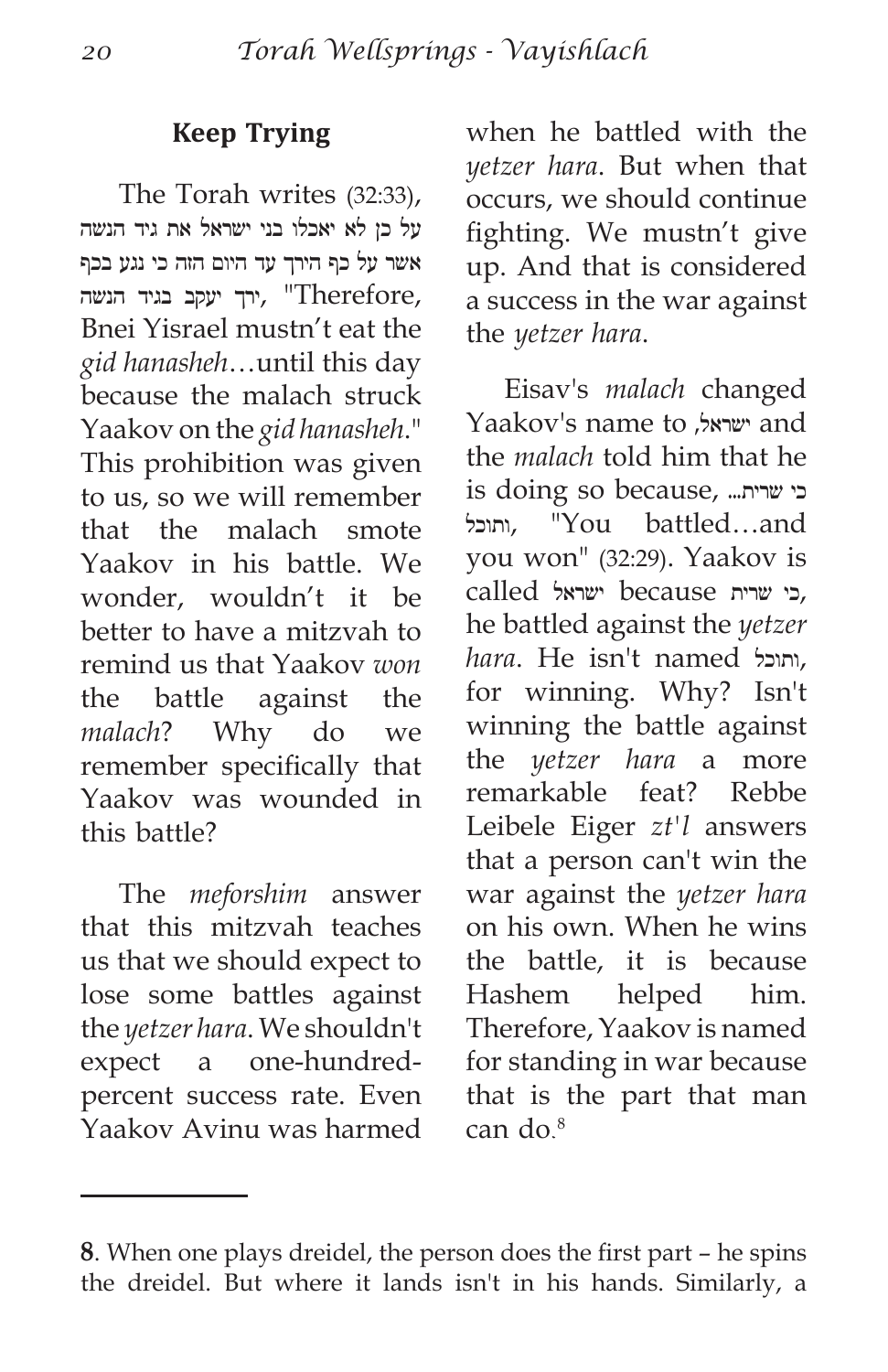Someone owned a *sefer Torah*, but he wasn't sure whether it was written by an *ehrlicher*, G-d fearing *sofer*. The Chasam Sofer *zt'l* told him to look at the end of the *sefer Torah*. If the letters aren't neat (some letters are larger than others, the letters look shaky, somewhat deformed, etc.) that means that there was a תורה ספר הכנסת (where the custom is that people, not professional scribes, write in the final letters). This is a sign that ehrlicher people wrote it because they kept the Jewish nation's customs and traditions. However, if the Torah's end is written beautifully, you have to suspect that perhaps it was written by non-religious Yidden.

We repeat this to learn the following lesson: When things aren't orderly, and things aren't so beautiful, that is a good sign. Because that is how *avodas Hashem* appears. You win some, and you lose some. As a tzaddik once said, "A *potch* for a *potch*, the main thing is that you should give the final *potch*."9 If everything is smooth, something isn't right. This is not how *avodas Hashem* generally appears.

A wise person said: When the echocardiogram registers ups and downs, that's a sign the patient is

person begins the battle against the *yetzer hara* and Hashem completes it for him.

**<sup>9</sup>**. Many plane passengers are afraid of of turbulence. But what is the alternative? That the plane should stop flying? If the plane stops flying, it will spiral down to the ground.

The nimshal is, when one struggles with the *yetzer hara*, one is tempted to give up. But that isn't an alternative, because if you give up, you will spiral to even lower levels. The only choice is to keep up the battle.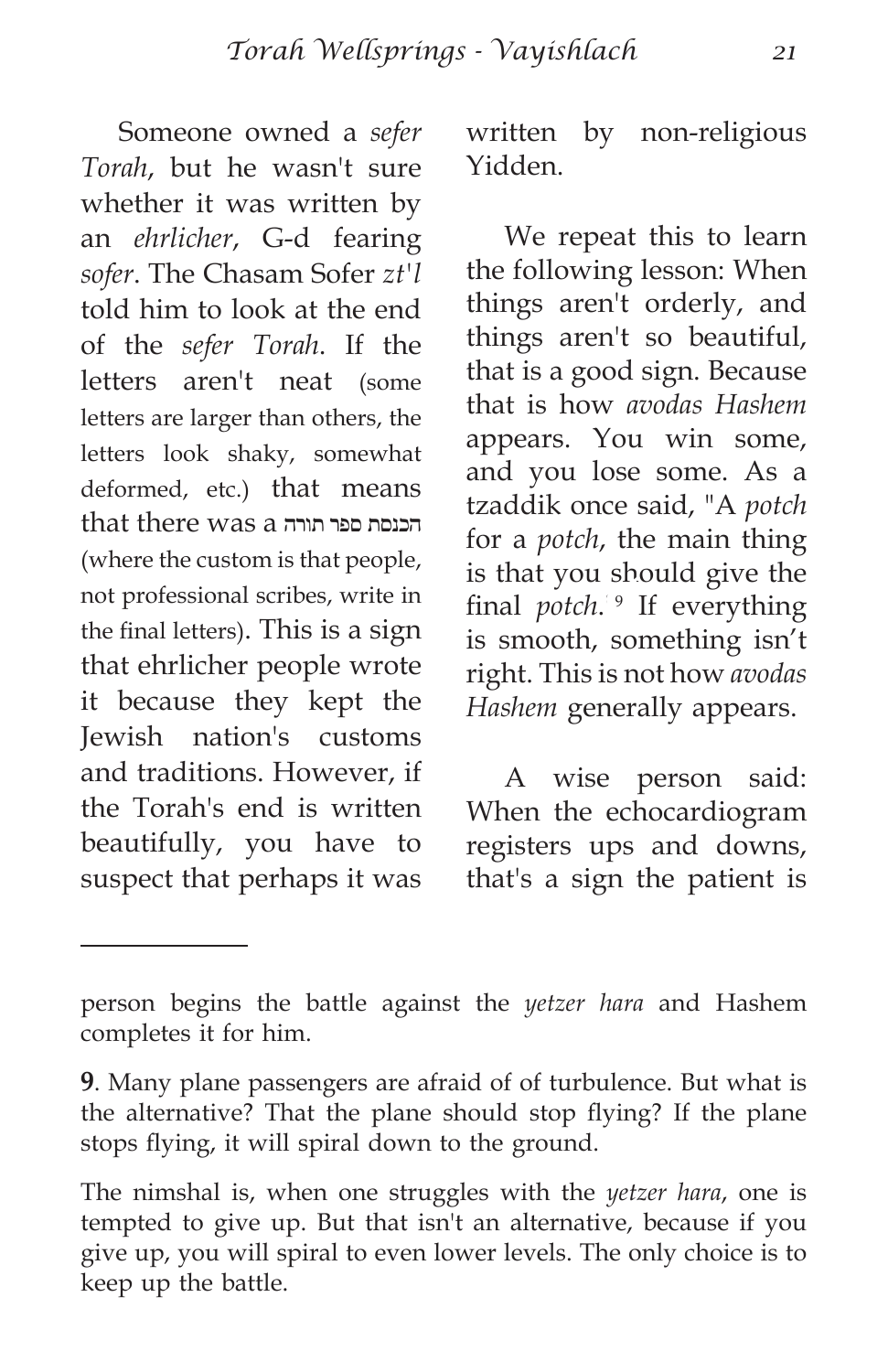alive. It isn't a good sign when the line is flat.

The *Zohar* teaches that every year on Yom Kippur, a great debate takes place in heaven. Hashem wants to bestow His kindness upon the Jewish nation, as they are His chosen people, but the nations of the world protest and say that they don't deserve it. Who wins the battle? The *Zohar* says that on Succos we take the four *minim*, which represents weapons. The *Zohar* states, "Who carries the weapons? The one who won the war." This is our testimony that we won the war and that we will be inscribed for a good year.

The *meforshim* ask if we won the war, why are we still holding onto the weapons? We should put them down!

The answer is, as long as we are fighting, we are the winners. This is how it is in our war against the *yetzer hara*. Success is to stand in battle, and even if we fall, to pick ourselves up again.

#### **Growth from the Challenges**

The *yetzer hara* and the challenges we endure are for our benefit. We grow from them. Each challenge raises us to higher levels.

 $It states (35:17)$ , ויהי בהקשותה בלדתה ותאמר לה המילדת אל תיראי כי זה גם לך בן, the Rimzei d'Chachmasa (from Reb Shmuel Leib Zack, student of the Chidushei Harim *zt'l*) explains, בהקשותה ויהי, when a person is having a hard time being successful in *avodas Hashem*, we tell  $t$ them, אל תירא כי זה גם לך בן, don't worry. Your struggles and challenges will bring you to higher levels.

The Gemara (*Menachos* 29:) says, "Reb Akiva discovered many halachos on וקוץ קוץ כל, each corner of the letters of the *sefer Torah*." The Or LaShamayim (*Lech*  that says) ד״ה ויאמר ה׳ השני *Lecha* this means that from every וקוץ קוץ, hardship in life, Reb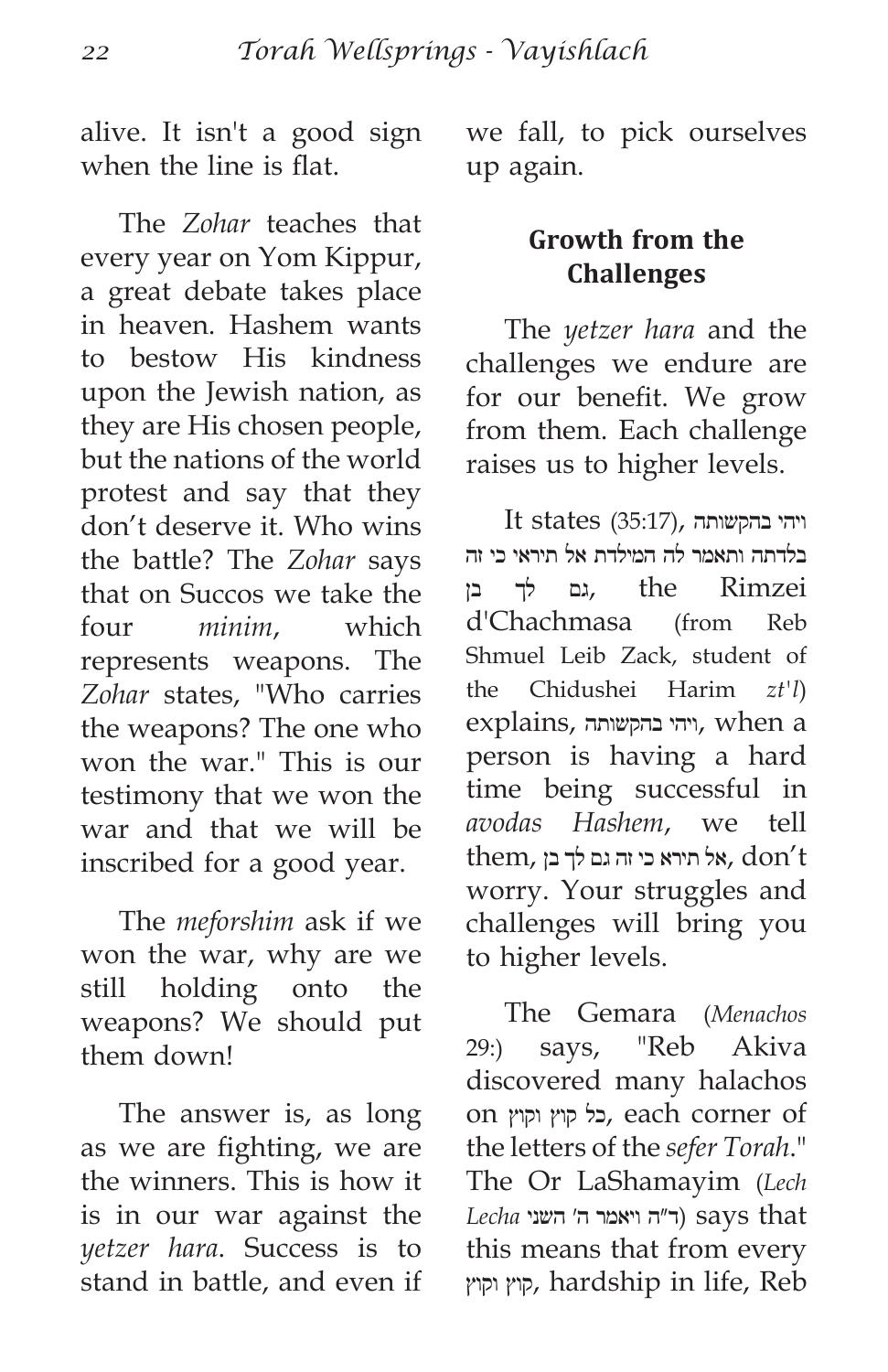Akiva attained higher levels until he was able to teach many halachos of the Torah.

The Ponovitzer Rav *zt'l* gave the following *mashal*:

A wealthy man watched soldiers training on an obstacle course. They had to jump over pits, crawl under barbed wire, swing over a pond, etc.

The wealthy man said to the commander: "I have plenty of money. I want to make life easier for the soldiers. I will hire workers to fill up the pits, drain the pond, remove the barbed wire, etc., so they can pass through the field easily."

The general replied, "If you are so generous with your money, perhaps you will pay the debts we incurred to build these obstacles." The commander explained to the wealthy man that the obstacles help the soldiers train to know how to fight a war in all situations, under all circumstances.

Similarly, people find many hardships in their attempt to do *avodas Hashem*. It is planned that way so that they can reach their fullest potential.

The Gemara (*Kiddushin* 81.) tells us that Rav Amram once had a great test and overcame the *yetzer hara*. The Gemara says that when the *yetzer hara* left him, Rav חזי דאת נורא ואנא,said Amram ר ישרא ואנא עדיפנא מינך "See: You are fire and I am flesh, and I am greater than you." We can explain that Rav Amram was saying עדיפא אנא, "I reached my levels," מינך, "because of you." Because of the obstacles and challenges you placed in my path, I reached very high levels.

By the doctor's order, Mr. B. had to walk an hour each day. So, instead of driving to yeshiva, Mr. B. would walk a half-hour to his yeshiva, and after learning, he walked another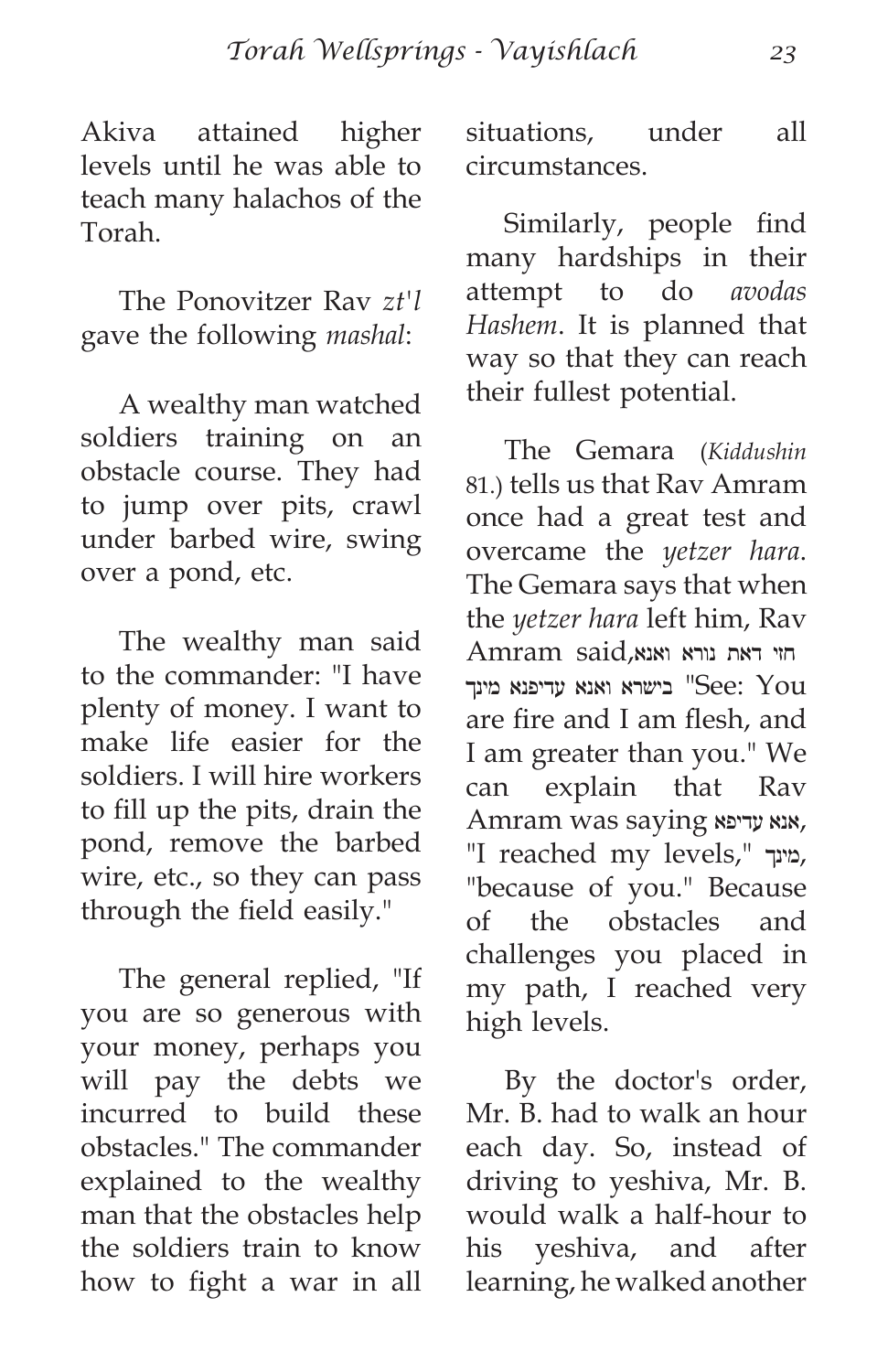half-hour home. That's how he got in one hour of exercise each day.

Often, friends from yeshiva stop to offer him a ride. "Come into the car," they tell him. "I'll drive you to the yeshiva." Mr. B. turns them down because he needs the walk.

The *nimshal* is, the hardships we go through in life aren't superfluous. They have a purpose. Through them, we reach the highest levels.

The Chasam Sofer answers) ד״ה ויאמר עוד *Shemos*( that in a way, *malachim* are greater than human beings because they are pure and holy creations, entirely detached from the decadence of this world. But in a way, people are greater because whatever holiness and purity they attain is accomplished through their own free will.

Yaakov Avinu, however, was greater than all people and all *malachim*. This is because Yaakov was holy, just like a *malach*, and he reached that level with his free will. This is the meaning of the *pasuk*, שרית כי are you; עם אלקים ועם אנשים greater than *malachim* and greater man because (a) you became wholly pure and holy, (b) ותוכל, you have free will to do otherwise. You achieved those high levels with your own choices. This is the reason he is called 'ישראל; he is a שר, an officer, higher than *malachim* and man.

It states (*Tehillim* 63:3), כן חזיתיך בקודש. The Baal Shem Tov *zt'l* explained that Dovid HaMelech davened, בקודש כן," Halavay in the Beis HaMikdash ,חזיתיך, I should see You as I see you in *galus*…" Because when one serves Hashem in *galus*, amidst great challenges, the light of his *avodas Hashem* is very bright, as it is achieved through toil. Dovid prayed, כן בקודש חזיתיך, may I also merit seeing this light in the Beis HaMikdash.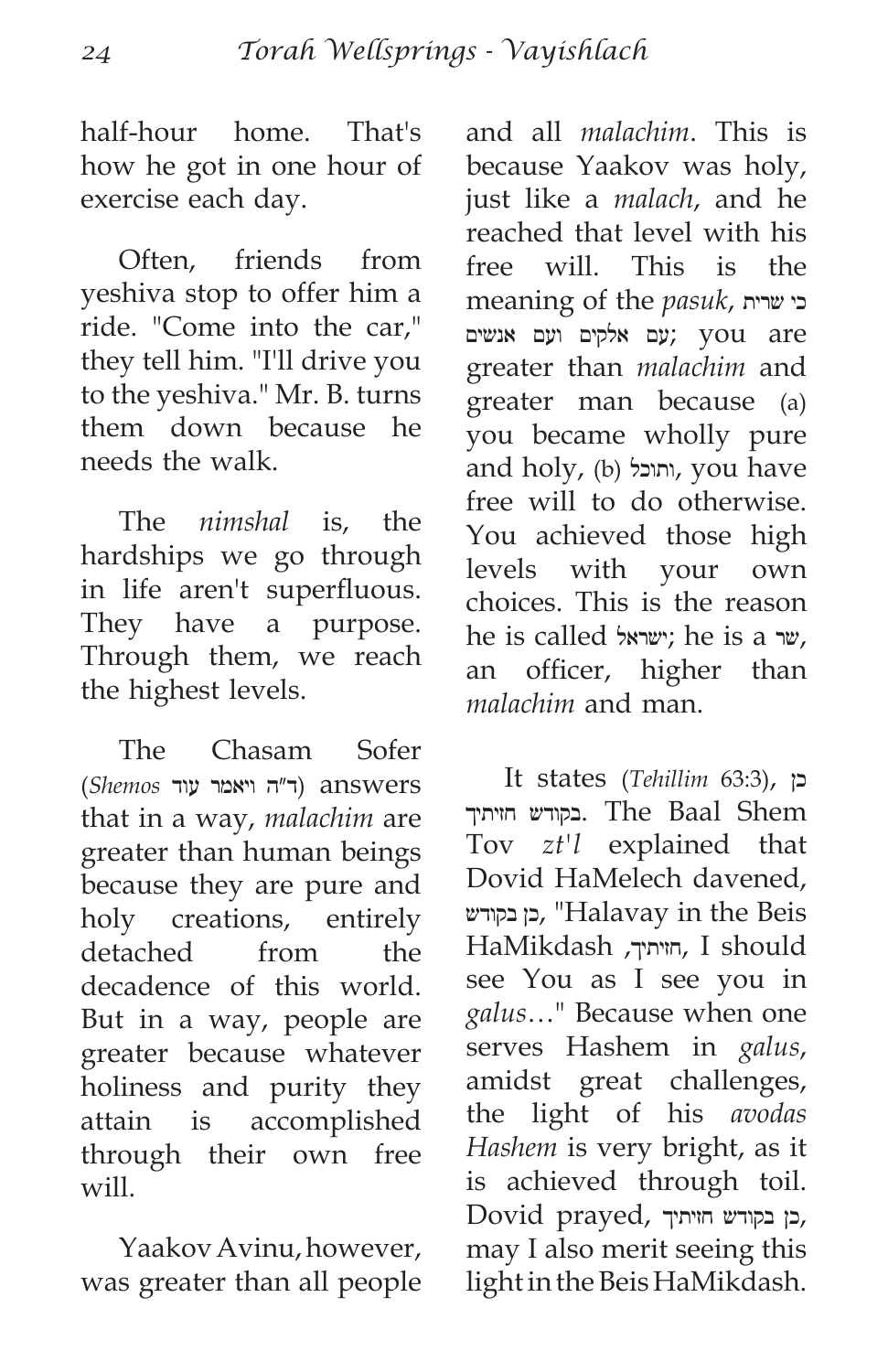#### **Advice in Overcoming the**  *Yetzer Hara*

In this section, we will discuss some ways to help us overcome the *yetzer hara*.

The first step is to try. Because when you try, Hashem will help you.

As the Kotzker *zt'l* (שש״ק ,says) ענינים שונים, עבודת ה׳ מ"ג "When Hakadosh Baruch Hu brings a *neshamah* to this world, Hashem sends it down via a very long ladder that extends from heaven to earth. After the *neshamah* reaches earth, Hakadosh Baruch Hu takes the ladder away and says, "Now climb up again on your own."

He wonders, how can he climb up to heaven without a ladder?

Some *neshamos* give up immediately. Some *neshamos* jump up to reach heaven, but then they fall back down, so they give up. And some jump and jump, again and again, until Hakadosh Baruch Hu has *rachmanus* on them, and He brings them up to heaven. Because when a person tries, Hashem will help him.

There is another counsel to overcome the *yetzer hara*. The *yetzer hara* doesn't like when people serve Hashem, and he tries with all his might to prevent it. However, if people can show the *yetzer hara* that what they are about to do is for the *yetzer hara's* benefit, the *yetzer hara* won't try to stop them.

An example of this principle is when you wake up early to study Torah. The *yetzer hara* isn't happy about that, so he says, "Go back to sleep. It's cold outside. What's the rush to wake up so early…"

You should respond, "I want to drink a coffee." The *yetzer hara* doesn't mind people drinking coffee. He will let you get out of bed. And once you are awake and drinking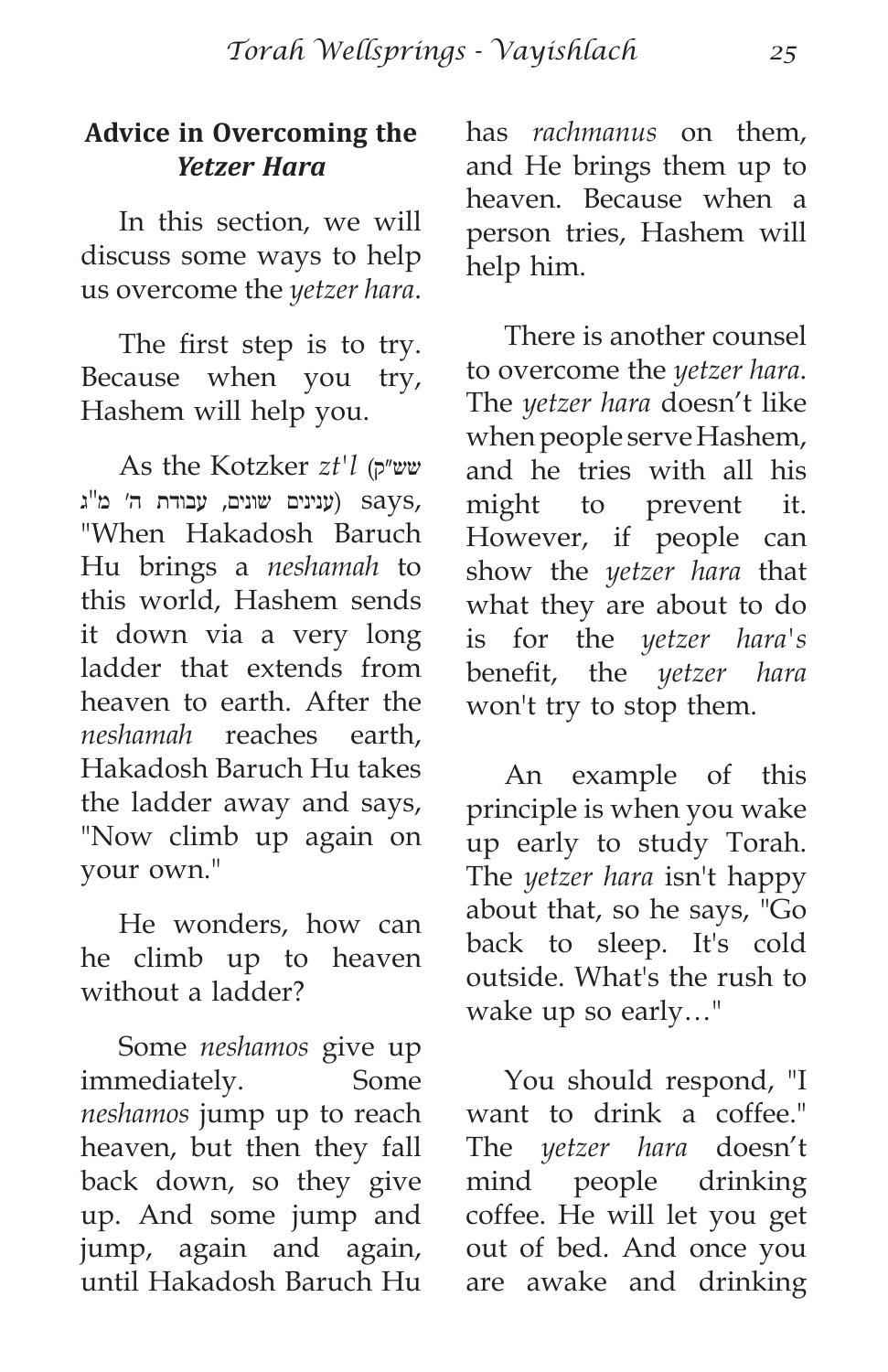your coffee, you can study Torah.

The Kedushas Levi (ד״ה והיה כי יפגשך עשו<br/>) says that this lesson is hinted in this week's *parashah* in the כי יפגשך עשו אחי... ,(32:18) words ,ואמרת... מנחה היא שלוחה לאדוני לעשו "When Eisav, the *yetzer hara* meets you, and he wants to prevent you from serving Hashem, tell him that this is a gift for the *yetzer hara*," tell the *yetzer hara* that it is also for his benefit, and then he will leave you alone.

The *trop* on וימאן) *Bereishis* 39:8) is a שלשלת. Reb Yitzchak Radviller *zt'l* (*Or Yitzchak, Vayeishev*) teaches that this implies that when one has a test, he should shout three times, "I don't want! I don't want! I don't want!" and he will be rescued.

The Or Pnei Moshe (ד״ה איתא בתקוני שבת *eschanan'Va*( writes, "The *sefer Tikunei Shabbos* states that saying chapter (*Tehillim*) 119/קי״ט helps a lot to remove the *kelipos* [and the *yetzer hara*]. Perhaps this is hinted in the *pasuk* (*Devarim* 6:19), להדף את כל אויבך מפניך, [which refers to casting away one's enemies]. להדף is *gematriya* 119 [hinting to chapter 119/קי״ט in *Tehillim*]. Furthermore, א״ת is *roshei teivos* for אפי תמניא, eight phases [and chapter 119/ קי״ט of Tehillim is called תמניא אפי, because it has eight *pesukim* for each letter]. When one says this chapter often, it results with את להד״ף אויבך כל, that the enemies that are within us [the *kelipos* and the *yetzer hara*] are broken and removed."

The Imrei Noam (ט״ז אות יאמר או (takes this one step further and says that reciting this chapter will also remove external *resha'im*. This refers to the *resha'im* of the world who oppress the Jewish nation. The Imrei Noam says that Yaakov Avinu said this chapter to protect himself and his family from Eisav. The *pasuk* says, יעקב וישלח is לפניו because ,מלאכים **לפניו** *gematriya* 176, and there are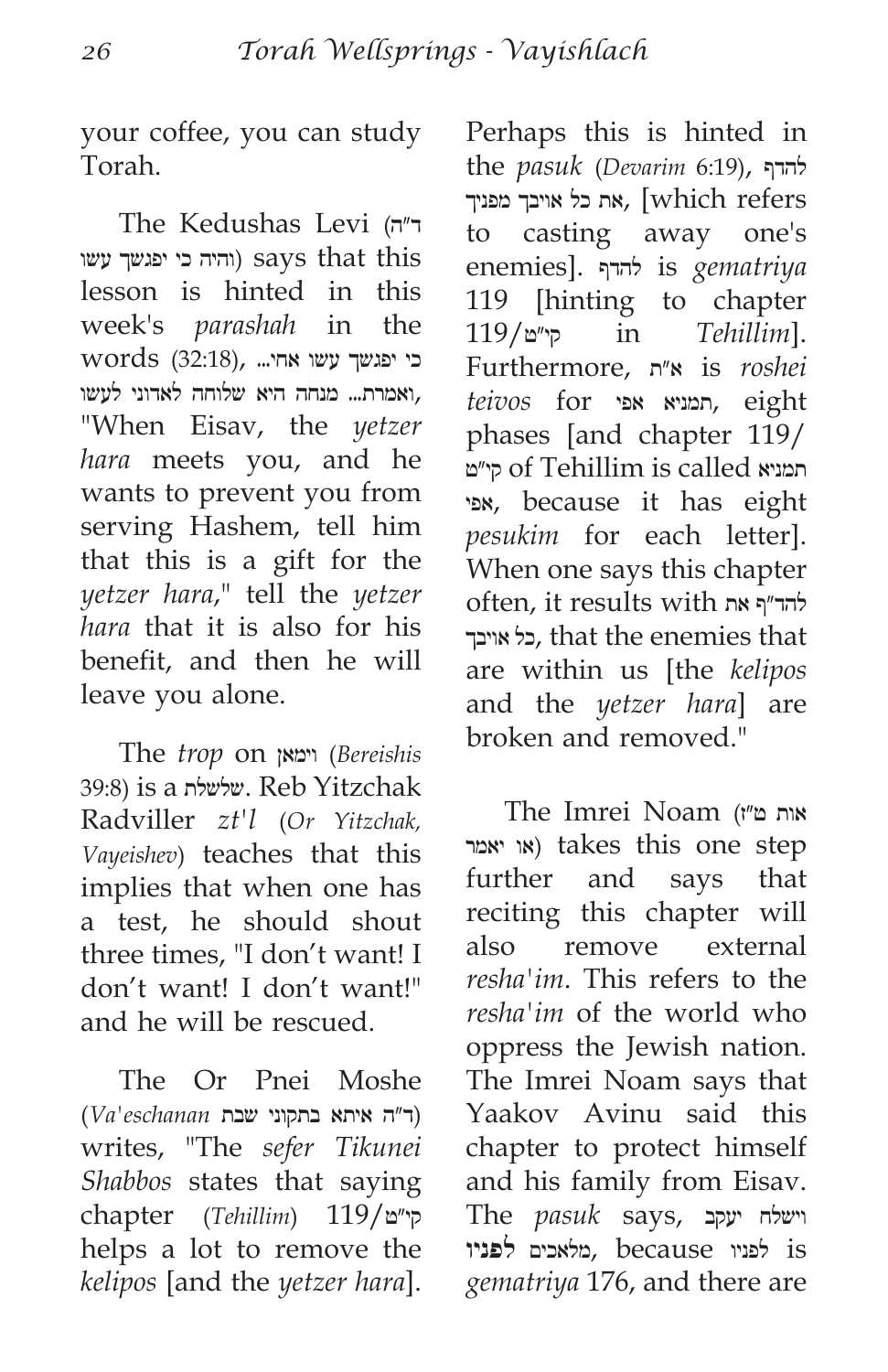176 *pesukim* in chapter 119/ קי״ט of *Tehillim*. Furthermore, the chapter begins with אשרי דרך תמימי, and Yaakov is called a תם, as it states ויעקב איש תם יושב ,(25:27 *Bereishis*( אהלים. By the battle it states, is ויאבק and ויאבק איש עמו *gematriya* 119. These hint that Yaakov said this chapter to subjugate Eisav.

For our present discussion, saying chapter קי״ט of *Tehillim* is beneficial to remove the *yetzer hara*, and to enable us to serve Hashem properly

#### *Kibud Av Ve'Em*

When Yaakov heard that Eisav was coming to fight him, he became very afraid. As it states (32:8), וירא שקב מאד ויצר לו<br/> "Yaakov was very afraid, and he was distressed." Why was Yaakov afraid?

The Daas Zekenim ירא היה שיועיל לעשו זכות ,writes שכבד אב ואם והוא לא קיים כבר עברו שנה עשרים," He was afraid that Eisav would benefit from the mitzvah of *kibud*  *av va'em* that he performed, while Yaakov had not performed this mitzvah for more than twenty years."

The Pela Yoetz writes, "Each mitzvah has its mazal. People are ready to spend a lot of money for the merit to open the *aron kodesh* or to be a *sandak*, etc., although these aren't even actual mitzvos — not from the Torah and not from the *rabbanan*… *Ashreihem Yisrael* [they are fortunate]! However, each time one obeys his father or his mother he is doing a mitzvah from the Torah! But the fools transgress this mitzvah and will be punished."

The Gemara (*Kiddushin* 31) tells us that the mitzvah of honoring parents is extremely difficult to keep.<br>Rashi writes. "It is Rashi writes, "It is impossible to honor one's parents sufficiently, and he will be punished because of this."

A father said to a *rosh yeshiva*: "Maybe you can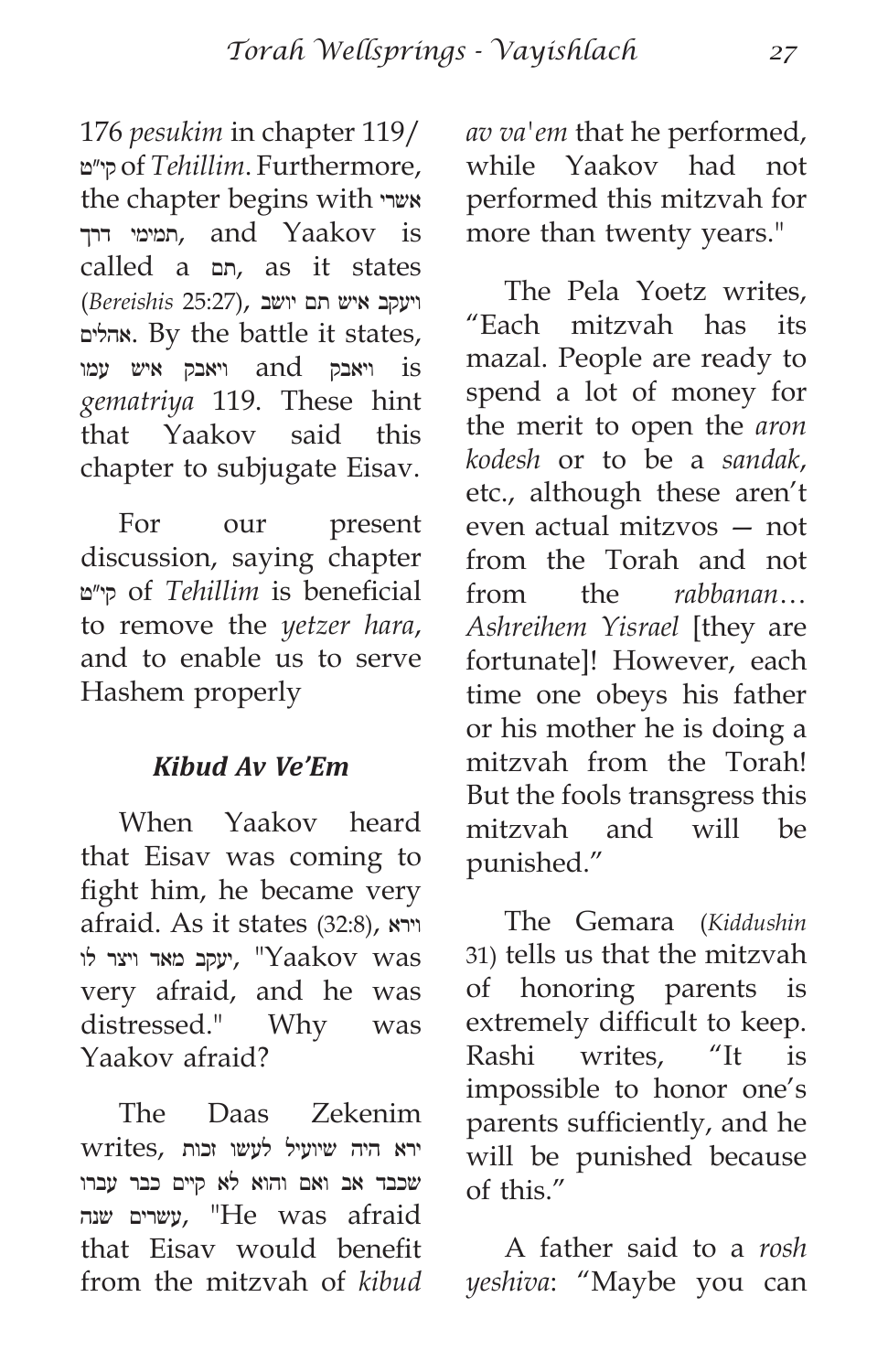help me. You know that my son is *baruch Hashem* learning well in the yeshiva, and baruch Hashem, he has *yiras Shamayim*, too. But at home, he doesn't honor his parents…"

"I will see what I can do," the *rosh yeshiva* promised.

The next day, he asked the *bachur* whether he'd be interested in learning together on Fridays.

"That would be a great honor," the *bachur* replied. "What does the *rosh yeshiva* have in mind?"

 "I want to learn *hilchos kibud av va'em*."

The *bachur* replied, "*Kibud av va'em*? Shouldn't we learn halachos that are applicable in our times?"

The *bachur* didn't realize just how applicable these halachos are.

Reb Yechezkel Levinstein *zt'l* would tell the yeshiva *bachurim*, "Just as one must study the halachos of a *yom tov* thirty days before the *yom tov*, so too, one should study *hilchos kibud av va'em* thirty days before going home."

It is written in *sefarim* that when one doesn't honor his parents, he loses his *yichus*. The uniqueness of Klal Yisrael is our heritage: we are descendants of Avraham, Yitzchak, and Yaakov, and descendants of the past tzaddikim. But when one doesn't honor his parents, he is cutting away from his past, and thereby he loses his *yichus*, which is a tremendous loss.

The Ohr HaChayim (*Shemos* 20:12) writes, "There are mitzvos that have wonderful *segulos* to them in addition to the reward that Hashem gives for each mitzvah. And for this mitzvah [of *kibud av va'em*], the Torah revealed [that the *segulah* is long life]."

The Rabbeinu b'Chaya writes, "We see clearly that those who honor their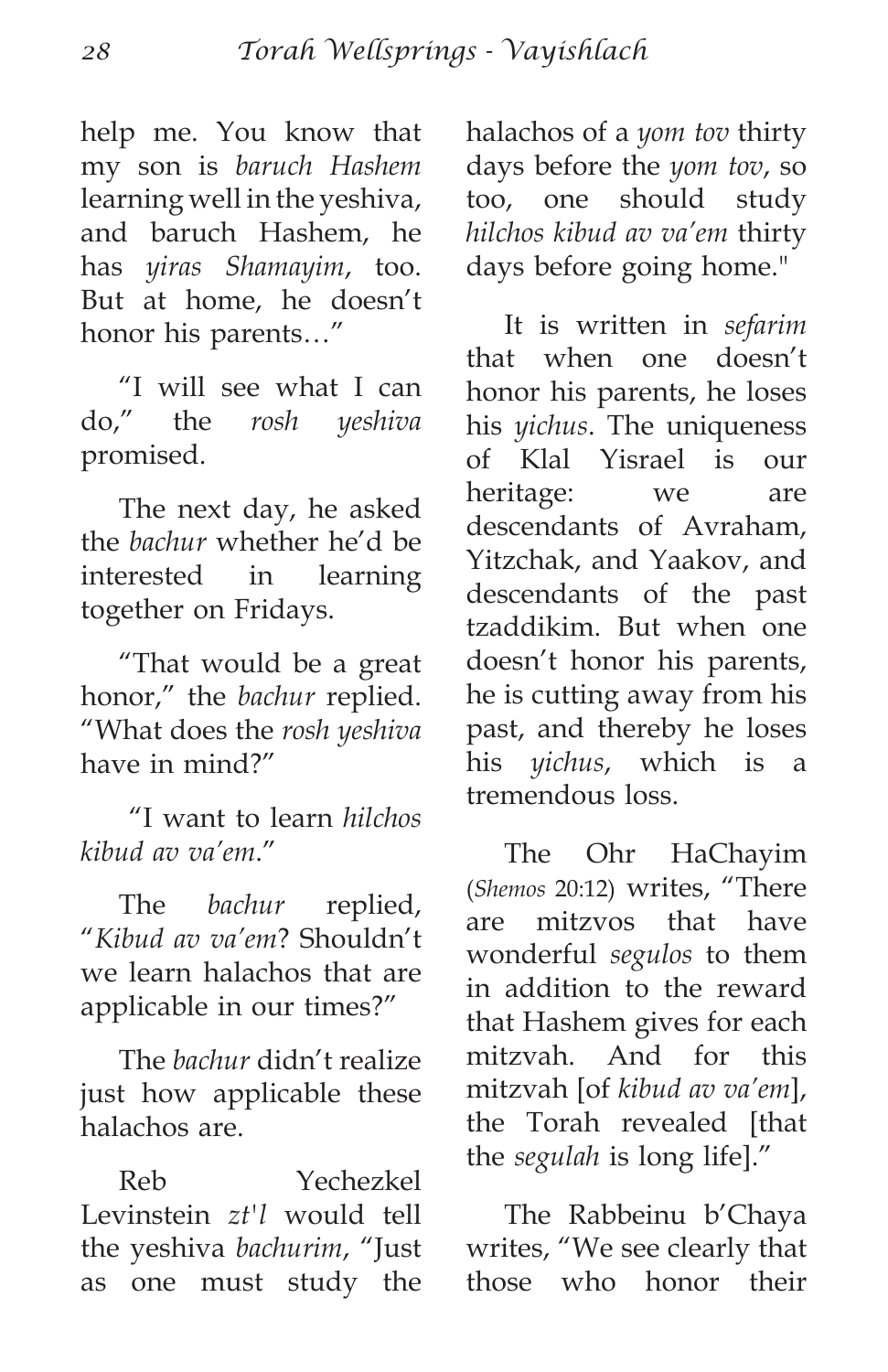parents live long lives, or they have success and serenity in all their ways."

Some people don't honor their parents, and they say, "If my father taught me Torah, I would honor him. If my parents gave me money, I would honor them. But my father doesn't know Torah, and I never heard a *dvar Torah* from him. Furthermore, my parents don't give me money. So why should I honor them?

The Ksav Sofer *zt'l* teaches that to refute these false claims, Hashem commanded us to honor our parents while still in Marah. It was before *mattan Torah*, so the fathers weren't teaching Torah to their children. No one needed financial help because all their needs were taken care of in the desert by Hashem's gracious hand (the manna, etc.). And even then, Hashem commanded us to honor our parents.

The Beis Ahron of Stolin *zt'l* said that he attained his spiritual levels from the mitzvah of *kibud av ve'em*.

#### **Humility**

Reb Yehudah HaChassid (*Sefer Chassidim* תתרט״ו (states, "Everything that's written in the Torah carries lessons that are applicable in all generations. That is why we say, התורה נותן before and after reading the Torah, even when the *parashah* doesn't have any mitzvos, like *parashas Vayishlach*. This *parasha* only has one mitzvah – the prohibition against eating the *gid hanasheh*. We make a *brachah* because the Torah isn't just stories, *chalilah*, rather it carries lessons, teaching us how we should live our lives. From this *parashah* we learn that a person should be humble before one's brother…"

The Sefer Chassidim is referring to the way Yaakov honored his brother, Eisav. The Torah tells us about it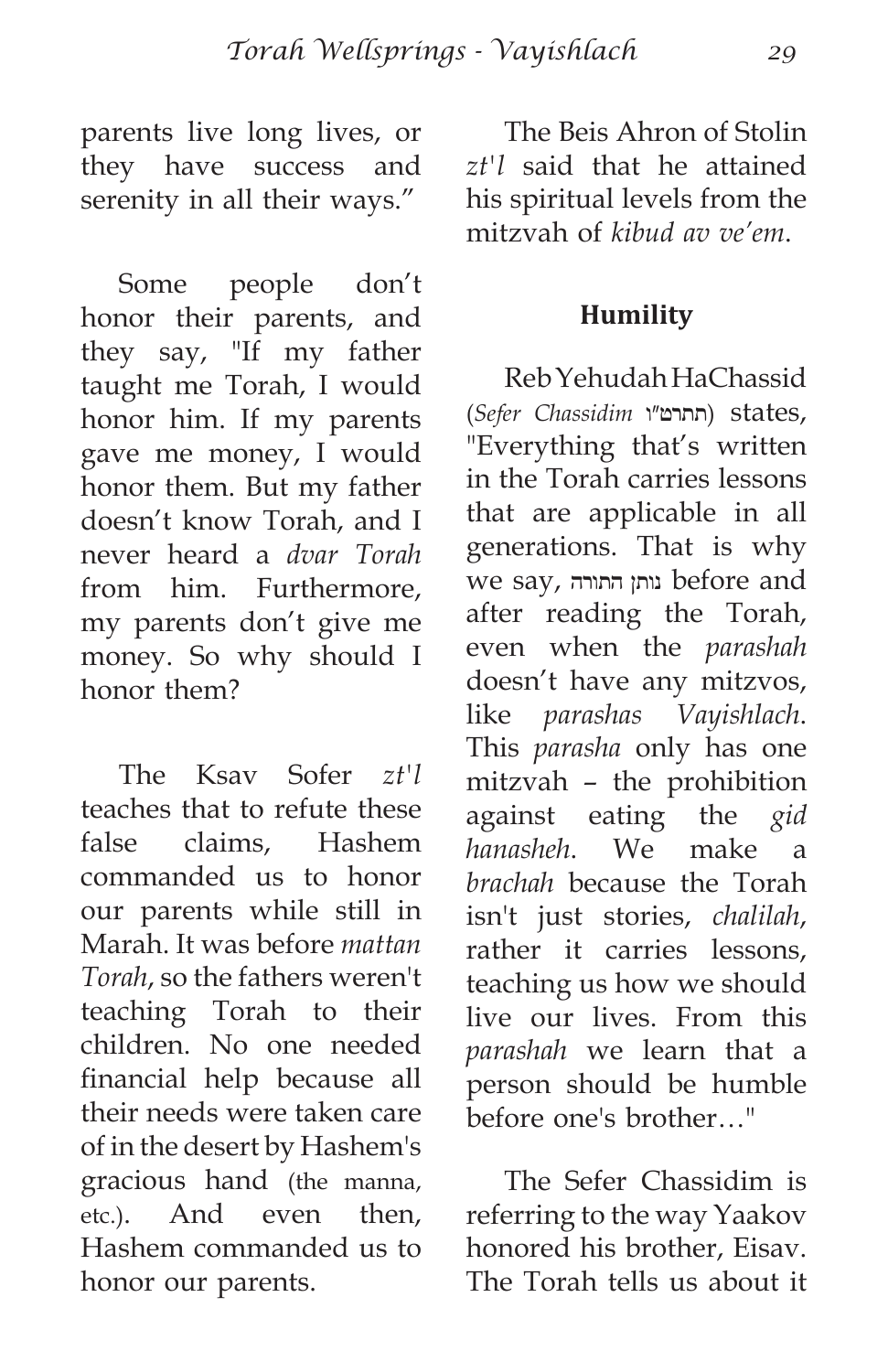to teach us how to speak to and honor our siblings.

Towards the end of *parashas Vayeitzei* it states ,ויאמר יעקב לאחיו לקטו אבנים ,(31:46) "Yaakov said to his brothers, gather stones…"

Who were Yaakov's brothers?

Rashi writes, "He was referring to his children who were to him like brothers, for they helped him in times of distress and times of war."

The Chida (*Bris Shalom* 343) explains, "Yaakov Avinu considered his sons to be his brothers, and this is how every father should view his older children as though they were his brothers. When one does so, there will be peace and tranquility…"

As children get older, the parent-child relationship should become similar to a relationship of friends, almost like brothers. Obviously, children must always revere and honor their parents, but at the same time, there should be camaraderie between parent and child, almost as though they were brothers.

The Chofetz Chaim's son Reb Aryeh Leib *zt'l* writes that it was difficult for him and his siblings to honor their father, the Chofetz Chaim because the Chofetz Chaim treated them as brothers. Always with pleasantness and without sternness.

Another lesson that we learn from *parashas* ויצא is how to speak with one's wife. Yaakov Avinu talked at length with Rachel and Leah, explaining why they must leave their fathers' home and move elsewhere. As the Shlah HaKadosh writes, "When one wants something from his family it isn't proper to force them — even when he rules over them. Instead, he should persuade them — as best as he can  $-$  until they agree with him and want the same as he wants. It's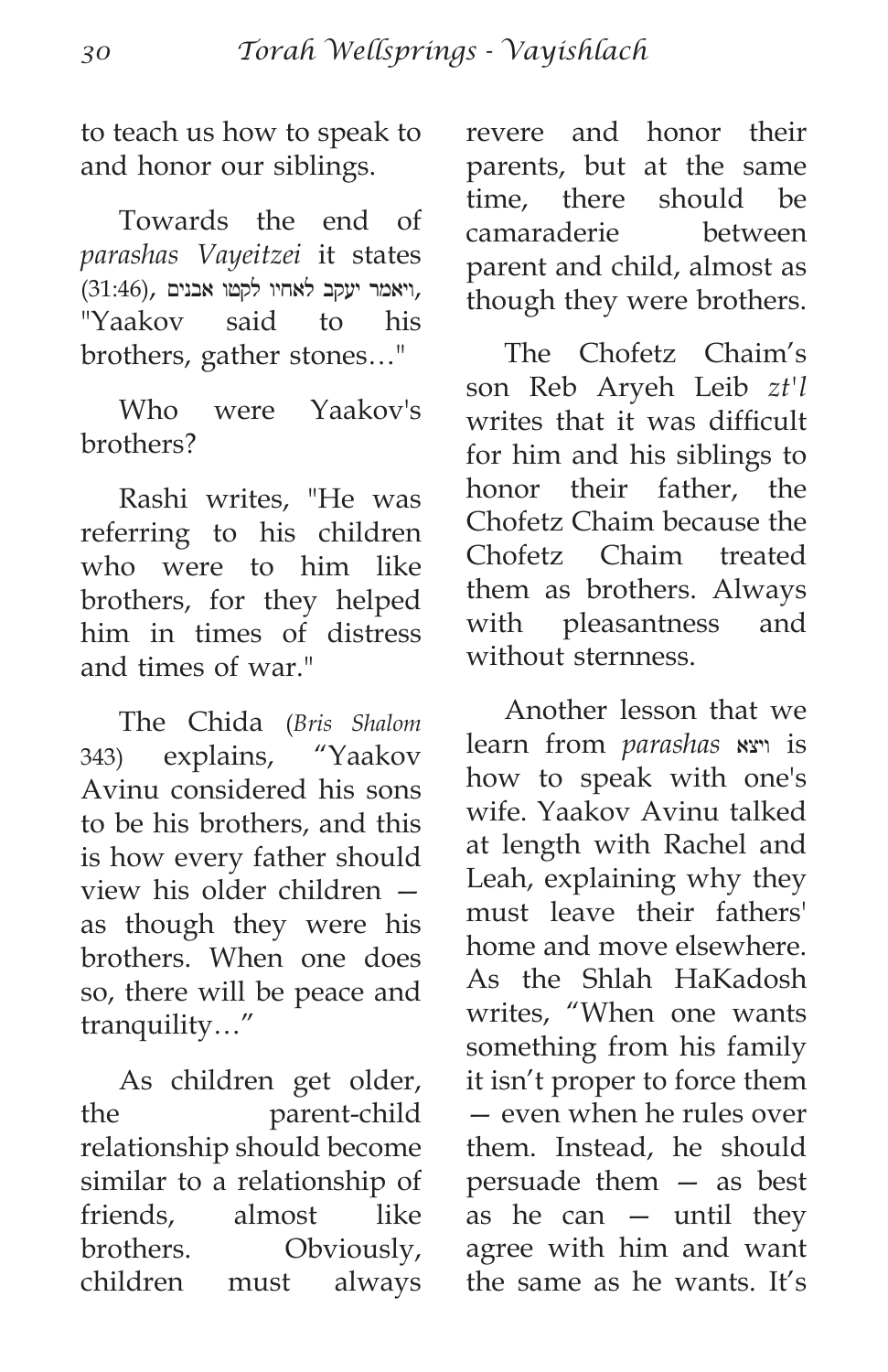better when they are brought to see things as he does than to force them to obey. See how many words Yaakov Avinu spoke with Rachel and Leah [to convince them to leave their father Lavan's home] so they should agree to his request happily, even after HaKadosh Baruch Hu commanded him to return home."

We learn that one should be humble in his dealings with his siblings, children, and spouse.

The Darkei Moshe (*Yorah Deah* 35) writes, "I found in the name of Reb Yehudah HaChassid that one should move his hand over an animal while it is alive. If the animal lowers itself towards the ground…that's a sign that it is certainly kosher. If doesn't lower itself, it is *treif*. A *siman*: לב ונדכה נשבר,' a broken and humble heart…' (*Tehillim* עד ושפל רוח להחיות and) עד ושפל תוח להחיות give life to the humble…' (*Yeshayah* 57:15)."

 This test determines that the animal has no internal ailments, which would make it not kosher. We can suggest that this test can also be used to determine the levels of people. When one bows his head humbly towards his fellow man (and towards his family), it's a good sign for him. It's a sign that he's kosher, that he is a holy and proper Yid. But if he raises his head arrogantly, it isn't a good sign.

 ויקח מן הבא ,(32:14) states It is *pasuk* This .בידו מנחה לעשו אחיו referring to the animals Yaakov chose to give as a present to Eisav. We can explain that Yaakov didn't want to give to Eisav the kosher animals, only the *treifos*. So, he tested them (the test that the Darkei Moshe discusses). As it states, הבא בידו," what came to his hand." Yaakov put his hand out, and the animals passed under it. Any animal that didn't lower its head and it bumped into Yaakov's hand (as implied by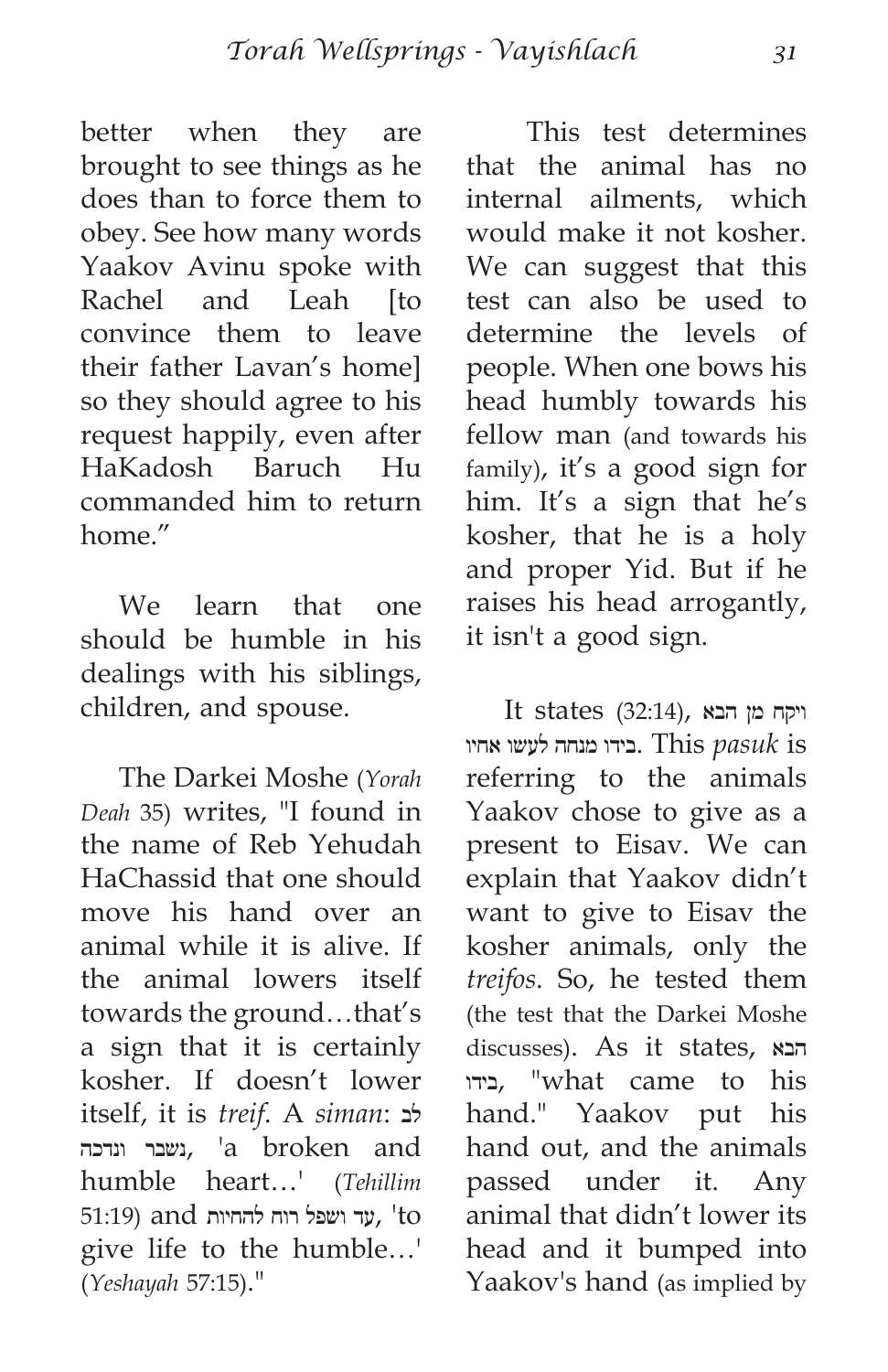הבא בידו), Yaakov understood that it was *treifah*, and he, therefore, sent it to Esav, his brother. Because arrogance is the way of Esav, but Yaakov's way, and the way of the Jewish nation, is humility.

Once, someone lifted one of Rebbe Aharon Chernobyler's *zt'l* grandsons, and the child's head bumped on the ceiling. Rebbe Aharon Chernobyler said to his grandson, "If you rise too high, you can get hurt." He was hinting to his grandson that one shouldn't raise himself too high, with arrogance, because one only loses.

 Years later, this grandson became the renowned Rebbe Yisrael of Chortkov *zt'l*.